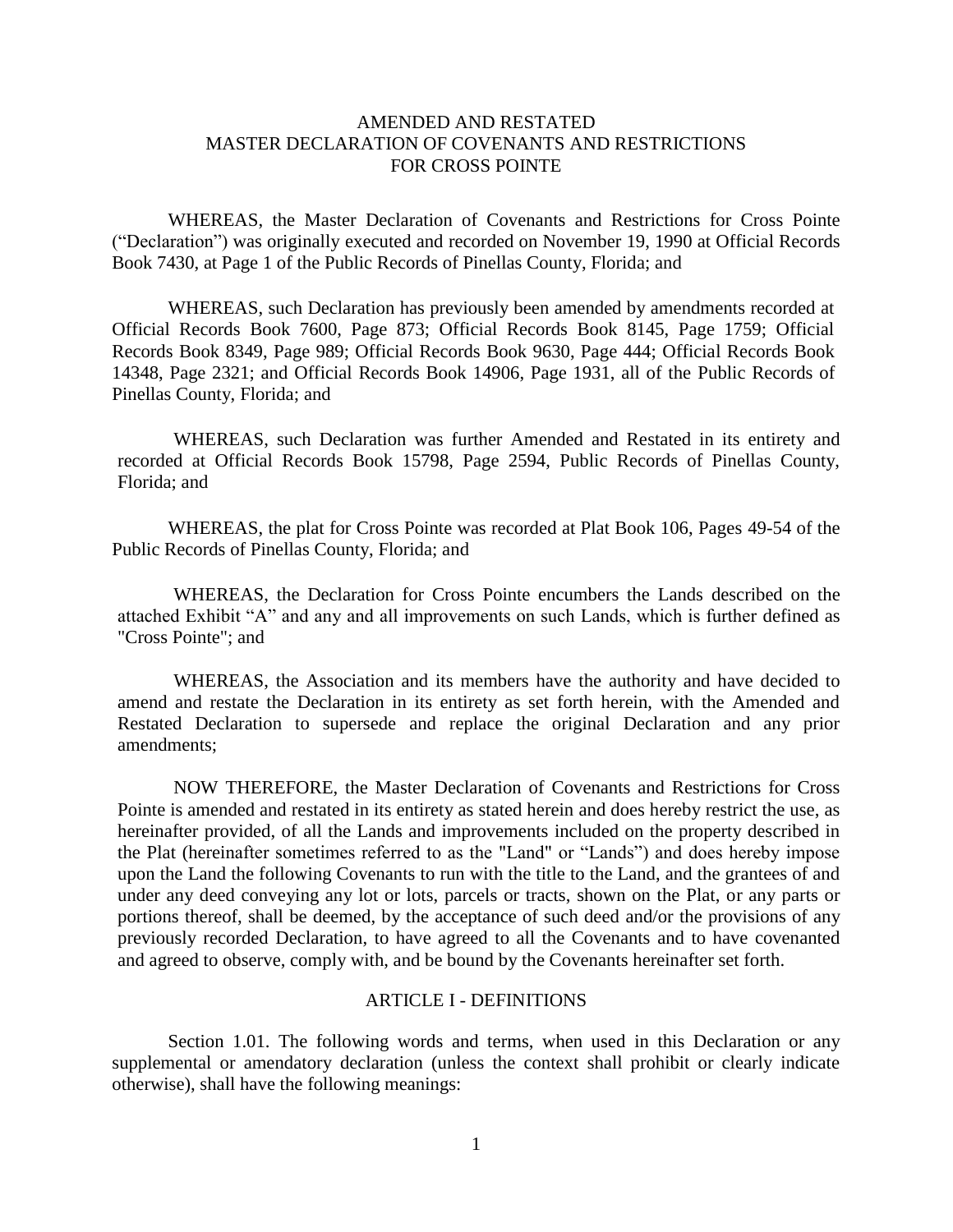(a) "Cross Pointe" shall mean and refer to the Land described in the Plat and any and all improvements to the Land.

(b) "Plat" shall mean and refer to that certain Plat of Cross Pointe, according to the Plat thereof recorded among the current public records of Pinellas County, Florida, in Plat Book 106, Pages 49-54, together with any supplements or any amendments thereto.

(c) "Covenants" shall mean and refer to the covenants, restrictions, easements, affirmative obligations, charges, and liens created and imposed by this Declaration.

(d) "Declaration" shall mean and refer to this Declaration, together with any and all supplements or amendments hereto, if any.

(e) "Land" shall mean and refer to all of the Lands and improvements included within the Plat, or any supplements or amendments thereto.

"Lot" shall mean and refer to the plot of Land as shown on the Plat, and a Lot may include any portion or portions of any other Lots as such are designated and described on the Plat, and it may include any portion of the Access Way as the Access Way is shown and described on the Plat, as well as any portion of the Common Parcels as the Common Parcels are shown and described on the Plat.

(g) "Access Ways" shall mean and refer to Parcels A and B as shown on the Plat.

(h) "Common Parcels" shall mean and refer to the Common Parcels as shown on the Plat which are referred to thereon and designated as Common Parcels Numbers 1 through 2, inclusive.

(i) "Association" shall mean and refer to Cross Pointe Homeowners Association of Pinellas, Inc., a Florida corporation, not for profit, together with its successors, legal representatives, and assigns.

(j) "Owner" shall mean and refer to the record owner, whether one or more persons, firms, or entities, of the fee simple title to any Lot or Building Plot.

(k) "Sewage System" shall mean and refer to the central sanitary sewage collection and disposal system serving or to serve the Land.

(l) "Member" shall mean and refer to all record owners of Lots within Cross Pointe, unless the context specifically requires otherwise, such as the language in Section 7.01 of this Declaration.

(m) "Regulations" shall mean and refer to any rules or regulations respecting the use of the Land that have been adopted by the Association from time to time in accordance with its Articles and By-Laws.

(n) "Board" or "Board of Directors" shall mean and refer to the Board of Directors of the Association.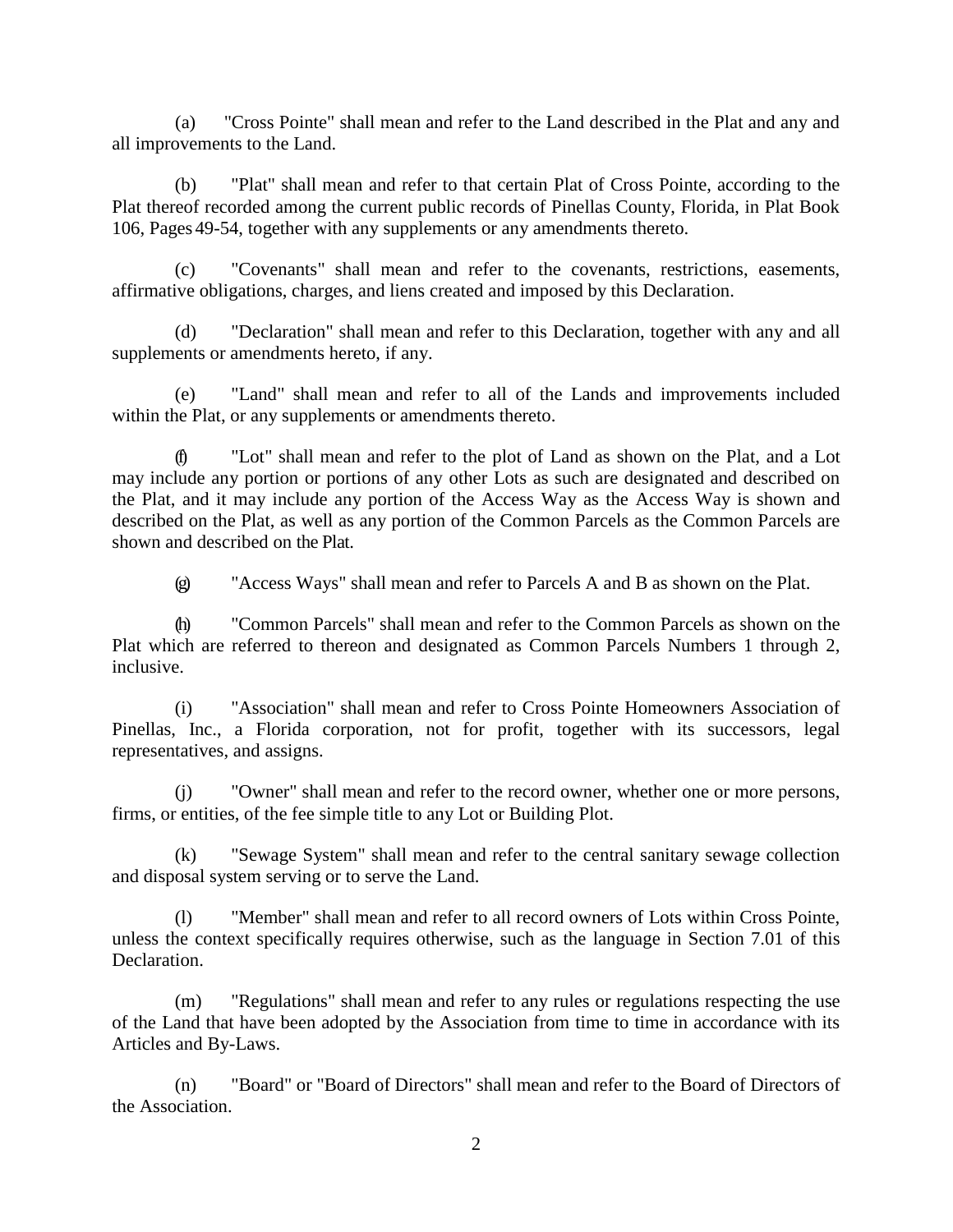(o) "Articles" shall mean and refer to the Certificate of Incorporation of the Association, as same may be amended from time to time. The current Articles of Incorporation of the Association are attached hereto as Exhibit "B".

(p) "By-Laws" shall mean and refer to the By-Laws of the Association, as same may be amended from time to time. The current By-Laws of the Association are attached hereto as Exhibit "C".

(q) "Building Plot" shall mean and refer to all or parts of a Lot, Lots, or Parcels and may consist of one or more contiguous Lots, all or part of one Lot or Parcel, all of one Lot and part of a contiguous Lot, Lots, or Parcels, or any other combined lot of contiguous parts of Lots which will form an integral unit of Land suitable for use as a residential building site, provided such Plot extends from any Access Way to an existing rear or back property line as shown on the Plat. However, a Building Plot shall have an area of not less than 9600 square feet. No residence shall be erected upon or allowed to occupy any Building Plot having less than such minimum area unless the Building Plot consists of or includes an entire Lot as shown on the Plat. The term "Building Plot" may, when the context requires, be used interchangeable with the term "Lot."

(r) "Interior Side Line" shall mean and refer to a Lot or Building Plot side line which is not contiguous to one or more Access Ways.

(s) "Front Building Restriction Lines" shall mean and refer to the building restriction lines referred to in building setbacks restrictions, Note 1 of the Plat which parallel and are closest in point of distance to the abutting Access Way or Ways.

(t) "Rear Building Restriction Lines" shall mean and refer to the building restriction lines which are furthest in point of distance to the abutting Access Way or Ways.

(u) "Detached Outbuilding" shall mean and refer to any garage, quarters for domestic servants, laundry, tool or work shop, hothouse, greenhouse, guest house, children's playhouse, summerhouse, outdoor fireplace, barbecue pit, swimming pool installation, or any other structure of any kind which extends more than four feet above the normal surface of the ground and which is detached from the single family residence located or to be located on the Land.

(v) "Improved Building Plot" shall mean and refer to a Lot on which construction of a residential building has been substantially completed on January 1st of the calendar year for which the applicable annual maintenance assessment shall be fixed and assessed, regardless of whether the building is actually occupied or not. Actual occupancy of all or any part of any such residential building on or before the applicable January  $1<sup>st</sup>$  date shall be deemed to constitute irrefutably conclusive evidence that the residential building is substantially completed.

(w) "Natural Area" shall mean and refer to the Natural Area and the Conservation and Drainage Easements as delineated on the Plat and referred to in Note Number 2 thereon.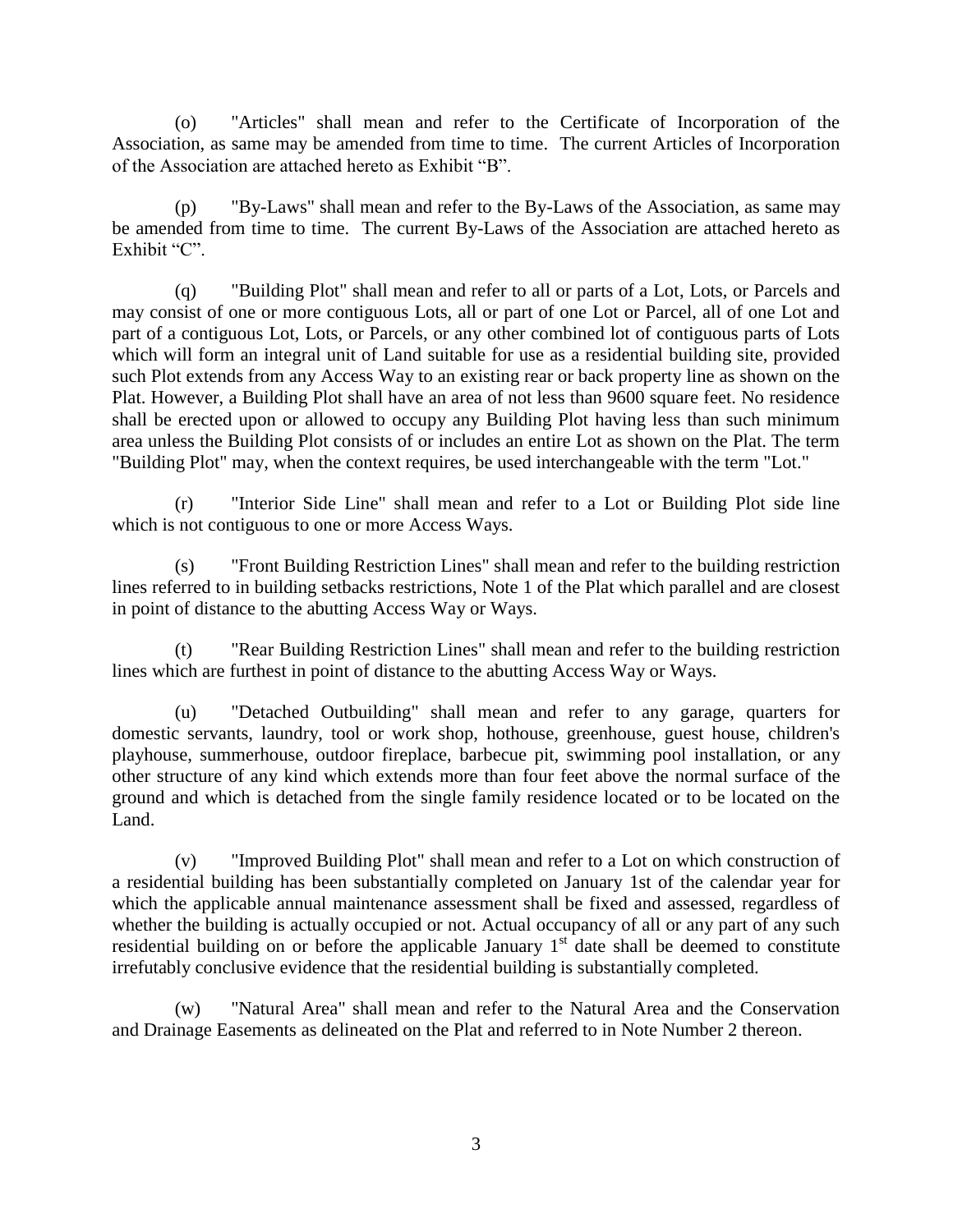(x) "Grading Plan" shall mean and refer to the grading plan for the Land, as prepared by EMK Consultants of Florida, Inc. of Tampa, Florida, as such may be amended from time to time.

(y) "Community Association" shall mean and refer to East Lake Woodlands Community Association, Inc., a Florida nonprofit corporation; together with its successors, legal representatives, and assigns.

(z) "Local Drainage Systems" shall mean and refer to the local surface water drainage systems located within, inter alia, the easements, which are those facilities which collect and convey storm water run-off from the Land into the Natural Area and/or Major Drainage Systems.

(aa) "Major Drainage Systems" shall mean and refer to the surface water drainage systems located within the Natural Area which are those facilities which convey storm water runoff from property other than the Land solely and not solely conveyed by the Local Drainage Systems.

(bb) "Community Facilities" shall mean and refer to the various community type facilities referred to in Section 7.01, infra, and which are maintained by the Community Association.

(cc) "Accessory Structure" shall mean and refer to pool deck, patio, or similar structure which is not part of the main single-family residence.

#### ARTICLE II - RESTRICTIONS

Section 2.01 - Lots. The Lots and Building Plots shall be used for residential purposes only. Except as herein otherwise specifically provided, no structure shall be erected or permitted to remain on any Lot or other Building Plot other than a single family private residence. No buildings or other improvements, at any time situate on any Lot or other Building Plot shall be used for any business, commercial, amusement, hospital, sanitarium, school, clubhouse, religious, charitable, philanthropic or manufacturing purposes, or as a professional office, and no billboards or advertising signs of any kind shall be erected or displayed thereon, except such signs as are expressly permitted elsewhere in these Covenants. No building or other improvements situate on any Lot or Building Plot shall be rented or leased separately from the rental or lease of the entire Lot or Building Plot and no part of any such building or other improvements shall be used for the purpose of renting rooms therein or as a boarding house, hotel, motel, tourist or motor court or any other type of transient accommodation. No duplex residence, or apartment house shall be erected or allowed to remain on any Lot or Building Plot and no building or other improvement on any Lot or Building Plot at any time shall be converted into a duplex residence or apartment house. All garages shall be used for the purposes for which they are intended and garages shall not be converted to apartments, sleeping quarters, or any other unintended use without the prior written consent of the Board. Any nonconforming homes with garage alterations which have been made prior to the effective date of this amendment will be required to register those nonconforming homes with the Association within 45 days of the date of recording this amendment, and these alterations will be allowed to continue in existence.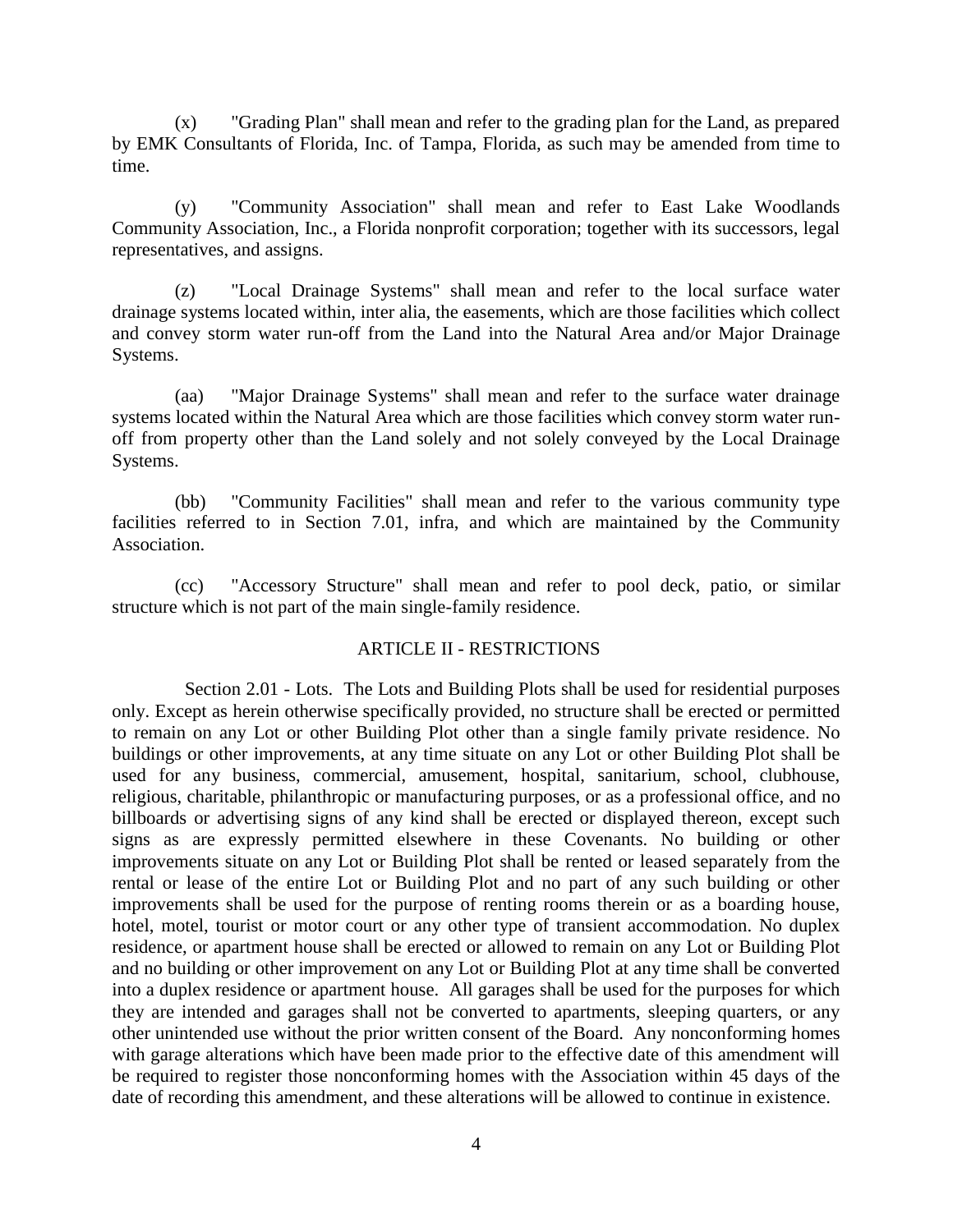Section 2.02 - Access Ways. The Access Ways are and shall remain privately owned and the sole and exclusive property of the Association and its members, subject to ingress and egress rights which have been granted to all members and their guests, invitees and persons providing services to the property.

Section 2.03 - Traffic Control. The Association shall have the right, but not the obligation, from time to time to control and regulate all types of traffic on the Access Ways, including the right to prohibit use of the Access Ways by traffic which, in the sole opinion of the Association, would or might result in damage to the Access Ways or pavement or other improvements thereon, and the right, but not the obligation, to control and prohibit parking on all or any part of the Access Ways, or the Common Parcels. The Association shall have the authority to prohibit motorcycles, motor scooters, mopeds, go-carts, motorized skateboards, unlicensed (street ready) golf carts, and similar vehicles and/or to implement rules and regulations regulating their use on the Access Ways, with the exception that motorized wheelchairs or similar handicap assistance devices shall be permissible on the sidewalks when utilized by persons requiring the use of same.

Section 2.04 - View Obstructions. The Association shall have the right, but not the obligation, to remove, relocate or require the removal or relocation of any fence, wall, bank, hedge, shrub, bush, tree or other thing, natural or artificial, placed or located on any Lot if the location of the same will, in the sole and exclusive judgment and opinion of the Association, obstruct the vision of a motorist upon any of the Access Ways.

Section 2.05 - Termination of Access Ways. In the event of and to the extent that the Access Ways or easements over, under, through and across the Access Ways for ingress, egress, and access shall be dedicated to or otherwise acquired by the public, the preceding provisions of Section 2.02 shall be of no further force or effect thereafter.

Section. 2.06 - One Story Minimum Square Footage. No one story residence shall be erected or allowed to remain on any Building Plot unless the ground floor square foot area of the residence, exclusive of screened or unscreened porches, garages and carports, shall equal or exceed a minimum square footage of 2,000 square feet.

Section 2.07 - Multi-Story Minimum Square Footage. No one and one-half story residence, no split-level residence, and no two-story residence shall be erected or allowed to remain on any Building Plot unless the total floor area of all floors and levels of such residence, exclusive of screened or unscreened porches, garages and carports, shall equal or exceed a minimum square footage of 2,200 square foot.

Section 2.08 – Utility Yards. The Board of Directors and/or Architectural Control Committee may require that a utility yard be formed. Such utility yard shall be walled or fenced and the entrance thereto shall be screened, using materials and with a height and of a design approved in writing by the Board or the Architectural Control Committee (to the extent the ACC has been established to give final approvals), in such manner that structures and objects located therein shall present, from the outside of such utility yard, a broken and obscured view up to the height of such wall or fence. The following buildings, structures, and objects may be erected and maintained and allowed to remain on the Building Plot, only if the same are located wholly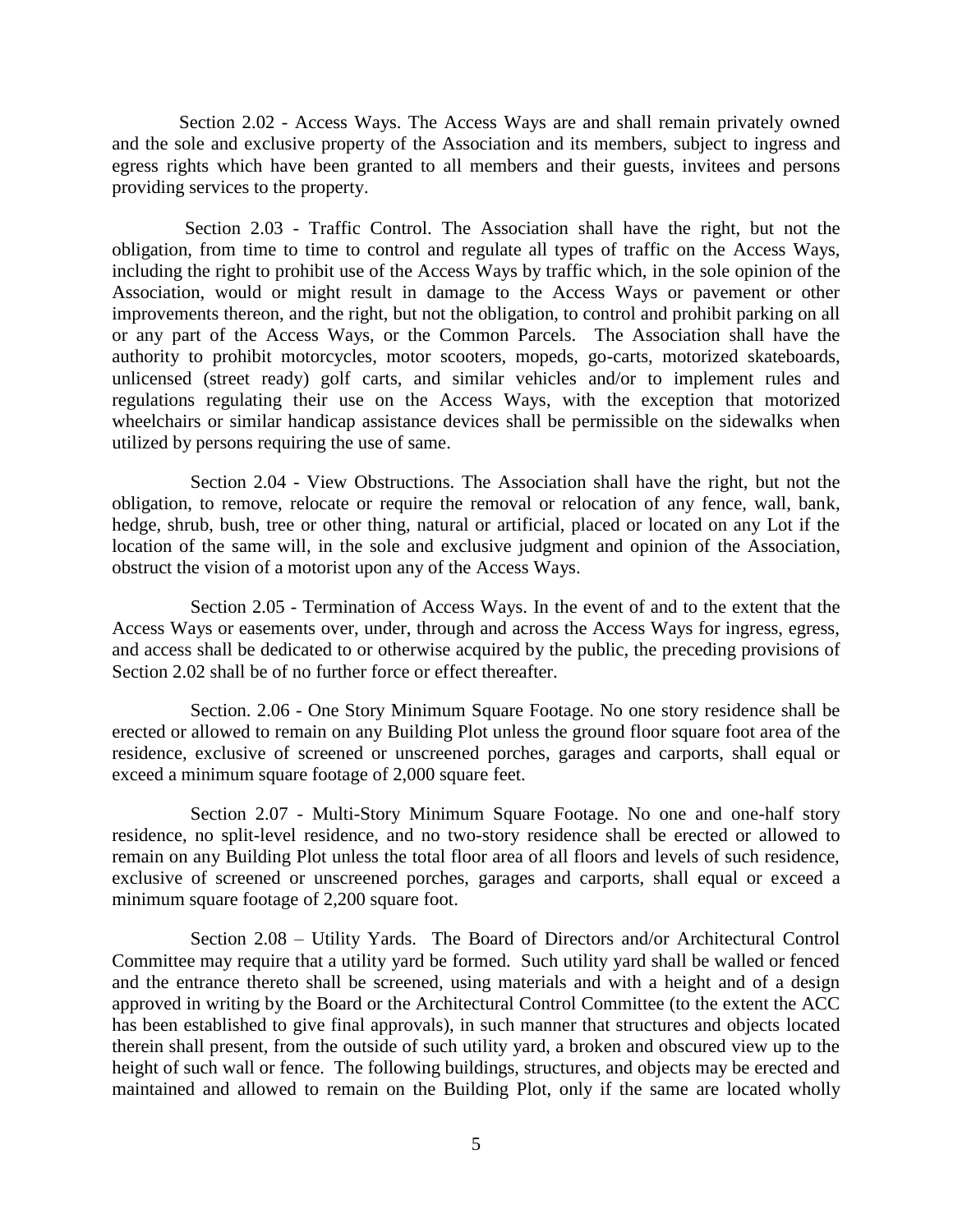within the main residence or wholly within such a utility yard not exceeding the height of the wall or fence: pens, yards and houses for pets, above-ground storage of construction materials, wood, coal, oil, gas, charcoal, and other fuels, clothes racks and clothes lines, clothes washing and drying equipment, laundry rooms, tool shops and workshops, servants' quarters, garbage and trash cans and receptacles, detached garages, above ground exterior air conditioning and heating equipment and other mechanical equipment, swimming pool pumps, filters and associated equipment, together with any other structures or objects determined by the Board of Directors, in its sole discretion, to be of an unsightly nature or appearance. In lieu of requiring a wall or fence, the Board of Directors or Architectural Control Committee, as appropriate, may allow an owner to plant hedges or shrubbery or install lattice or screening of some sort so long as same sufficiently conceals the structure or object.

Section 2.09 - Detached Outbuildings Prohibited. Except as provided in Section 2.11, infra, no Detached Outbuildings shall be erected or allowed to remain on any part of any Building Plot.

Section 2.10 - Building Restriction Lines.

(a) There are Front Building Restriction Lines and Side Building Restriction Lines referred to in Building Setback Restrictions, Note Number 1 of the Plat which affect each Lot. Finally, there are Rear Building Restriction Lines which affect each Lot and which are not reflected on the Plat; and which shall be deemed to be ten feet from the rear or back line of the Building Plot or twenty-five (25) feet from the rear or back line of the Building Plot if it abuts a road or access right of way. The setback requirements and other restrictions on use due to designated conservation areas, are those which are currently set forth in the documents, or whatever is required by Pinellas County at the time of any alteration or improvement, whichever provides for a greater setback distance, or limitation on the use of any property.

(b) No building, Detached Outbuilding, utility yard, hedge, fence, wall or any type or kind of permanent structure (except walks, drives, and parking areas, the location and design of which have been previously approved the Association), nor any part of any of the same, shall be erected, placed, or allowed in the area of any Building Plot lying between the Front Building Restriction Line and the Access Way or Ways on which the Building Plot abuts, except that with the prior written consent of the Association, and subject to the conditions and requirements of any such consent, a hedge may be erected, placed and allowed in such area.

(c) No building, Detached Outbuilding, utility yard, hedge, fence, wall or any type or kind of permanent structure, or any part of any of the same, shall be erected, placed or allowed in the area of any Building Plot or on the Land lying between the Rear Building Restriction Line and the rear or back line of the Building Plot (or, in accordance with Building Setback Restrictions Note Number 2 of the Plat, the nearest boundary of the Natural Area or Golf Course, if applicable), except that a hedge, fence or wall which extends not more than four feet above the surface of the ground and which conforms with and does not violate any provision hereof may be erected, placed, or allowed in the area between the Rear Building Restriction Line and the rear or back Line of the Building Plot (or, in accordance with Building Setback Restrictions, Note Number 2 of the Plat, the nearest boundary of the Natural Area or Golf Course, if applicable) and any structure other than a hedge, fence or wall which extends not more than four feet above the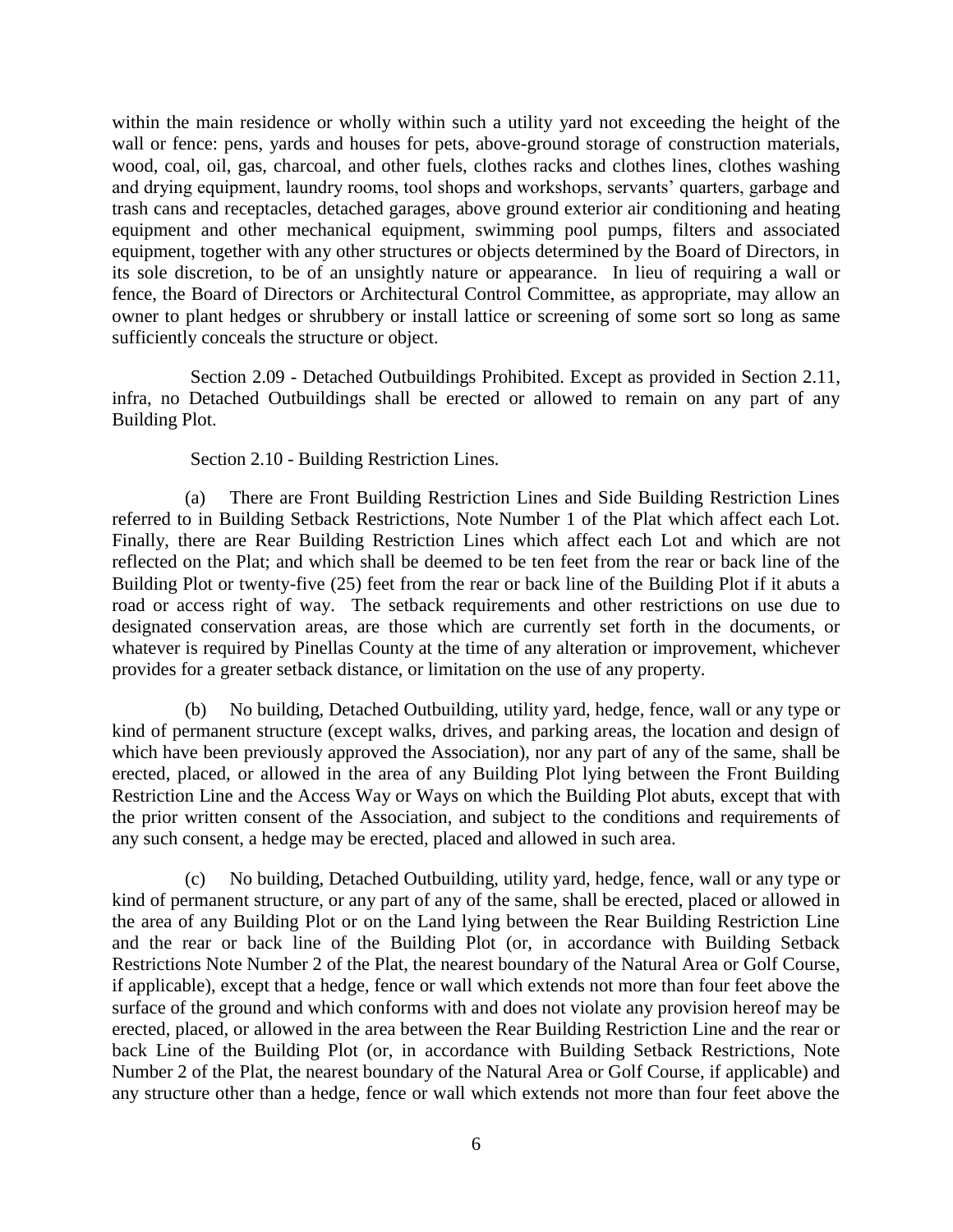surface of the ground and which conforms with and does not violate other provisions hereof may be erected, placed, and allowed in any portion of said area which is located more than five feet from a side or rear line of the Building Plot, provided, however, that no such hedge, fence, wall or improvement shall be erected, placed or allowed without the prior written consent of the Association.

(d) No part of any building, Detached Outbuilding, utility yard, hedge, fence, wall, or any type or kind of permanent structure (except drives and walks) which is located in the area of any Building Plot on the Land bounded by the Front and Rear Building Restriction Lines and the Interior Side Lines or Line of the Building Plot shall be erected, placed, or allowed nearer than 7.5 feet to any Interior Side Line of the Building Plot, except that a hedge, fence, or wall which do not extend more than six feet above the normal surface of the ground and which conform with and do not violate any provisions hereof may be erected, placed, and allowed nearer than 7.5 feet to any Interior Side Line of the Building Plot, provided, however, that no such hedge, fence, or wall shall be erected, placed or allowed without the prior written consent of the Association.

(e) Notwithstanding any other provisions of these Covenants:

(1)No utility yard, fence, wall or any type or kind of permanent structure shall be erected, allowed, or placed within any of the areas designated on the Plat as easements. Any hedge, shrub, tree or other planting placed within any of the areas designated on the Plat as easements shall forthwith be removed by the Building Plot owner if and when such owner is required or requested so to do by the Association.

(2)Any utility yard, fence, wall, hedge, shrub, tree, or other planting or other structure or improvements erected or placed within any of the easement areas reserved or given in these Covenants, but not designated as easements on the Plat, if any, shall forthwith be removed by the Building Plot owner if and when such owner is required or requested to do so by the Association.

(3)In no event shall any building, Detached Outbuilding, utility yard, hedge, fence, wall or any type or kind of permanent or temporary structure or improvements of any type be erected, placed, or allowed within the Natural Area which shall and must remain in its present, natural state, as is referred to in Note Number 2 of the Plat.

(4)In no event shall any utility yard, fence, wall, hedge, or any other structure be erected upon any Lot bordering upon any portion of the East Lake Woodlands Country Club Golf Course, or on a lake or conservation area, except as expressly approved in writing by both the Board of Directors of the Association and the owner(s) of each of the adjacent Lots. The Board of Directors shall not approve of any such utility yard, fence, wall, hedge, or any other structure if it determines that this may obstruct the view of any adjacent owner as to the golf course, lake or conservation area without the adjacent owner consenting in writing.

Section 2.11 - Architectural Approval. For the purpose of further insuring the development of the Land as a residential area of the highest quality and standards, and in order that all improvements on each Building Plot shall present an attractive and pleasing appearance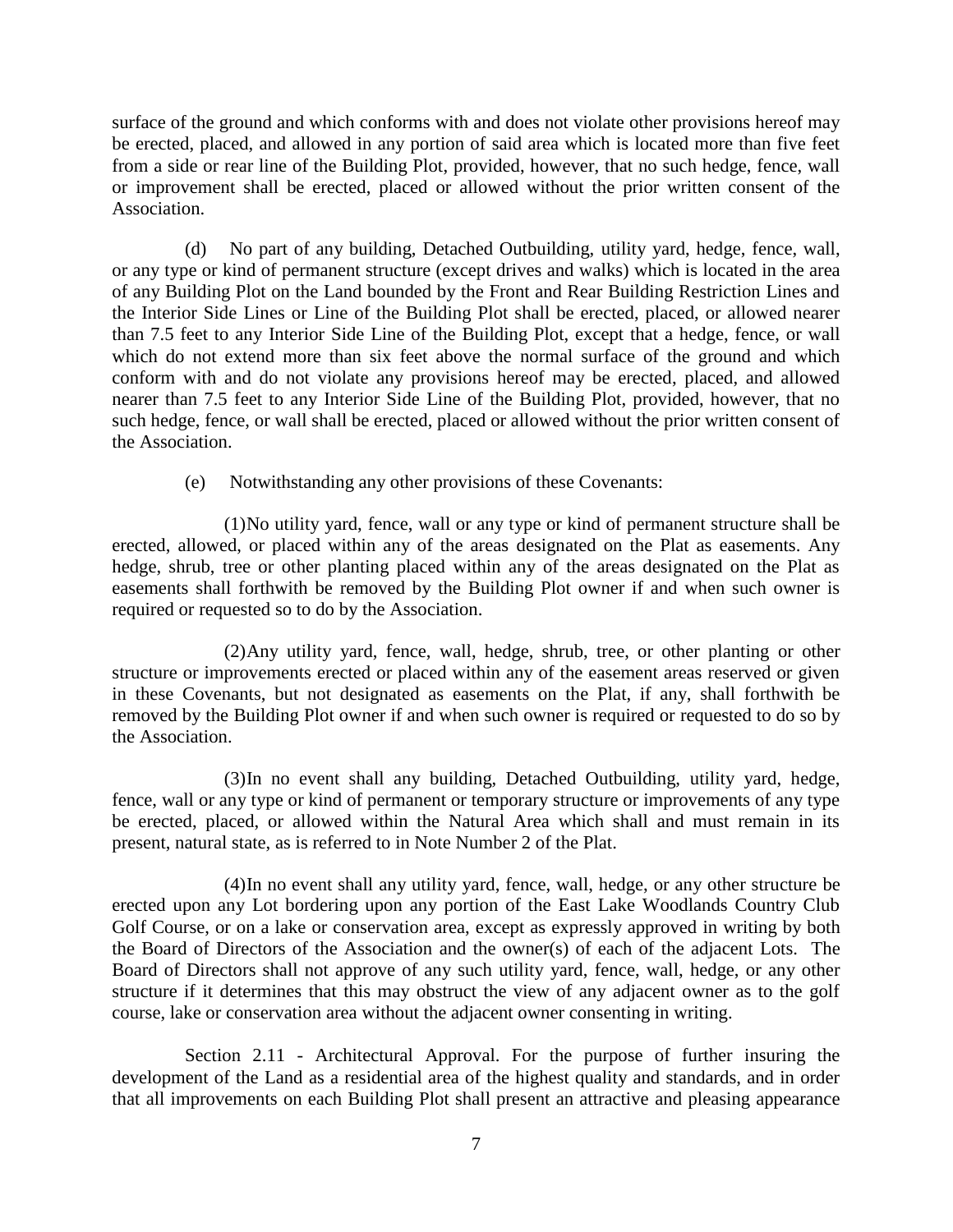from all sides and from all points of view, the Association reserves the exclusive power and discretion to control and approve all of the buildings, structures, and other improvements on each Building Plot, including but not limited to Landscaping, in the manner and to the extent set forth herein. No residence or other building, and no fence, wall, driveway, swimming pool, or other structure or improvement, regardless of size or purpose, whether attached to or detached from the main residence, shall be commenced, placed, erected, or allowed to remain on any Building Plot, nor shall any addition to or exterior change or alteration thereto be made, unless and until building plans and specifications covering the same, showing the nature, kind, shape, height, size, materials, floor plans, exterior color schemes with paint samples, location and orientation on the Building Plot, approximate square footage, construction schedule, on-site sewage and water facilities, and such other information as the Association shall require, including, if so required, plans for the grading and Landscaping of the Building Plot, showing any changes proposed to be made in the elevation or surface contours of the Land, have been submitted to and approved in writing by the Association and until a copy of all such plans and specifications, as finally approved in writing by the Association, have been deposited permanently with the Association. The Board of Directors may adopt and amend architectural guidelines from time to time to provide guidance for approvals. The Association shall have the absolute and exclusive right (without the incurring of any liability for such) to refuse to approve any such application or building plans and specifications and lot-grading and Landscaping plans which are not suitable or desirable in its opinion for any reason, including purely aesthetic reasons, as well as the factors set forth below. In no event shall sidewalks or driveways be painted.

(a) In this connection, the Association shall have the right to require that the outside of fences or walls be appropriately landscaped. In passing upon such applications, building plans and specifications, and lot-grading and landscaping plans, the Association may take into consideration the suitability and desirability of the proposed construction and of the materials of which the same are proposed to be built to the Building Plot upon which it is proposed to erect the same, the quality of the proposed workmanship and materials, the harmony of external design with the surrounding neighborhood and existing structures therein, compliance with the Grading Plan, and the effect and appearance of such construction as viewed from neighboring properties.

(b) For new construction, such building plans and specifications shall be for the specific use of the property owner submitting the same, and shall consist of not less than the following: Grading plans, foundation plans, floor plans of all floors, section details, elevation drawings of all exterior walls, roof plan and plot plan showing location and orientation of all buildings and other structures and improvements proposed to be constructed on the Building Plot, with all applicable building restriction lines shown thereon. In addition, there shall be submitted to the Association for approval such samples of building materials proposed to be used as the Association shall specify and require.

(c) For alterations to existing construction the Association shall require such details in connection with a request as are needed in order to make an informed decision regarding such request, and to insure that the work will be performed as intended. All changes to the exterior appearance of the Building Plot must be approved in writing, in advance of the work being done, including but not limited to shutters or awnings, and other alterations identified above.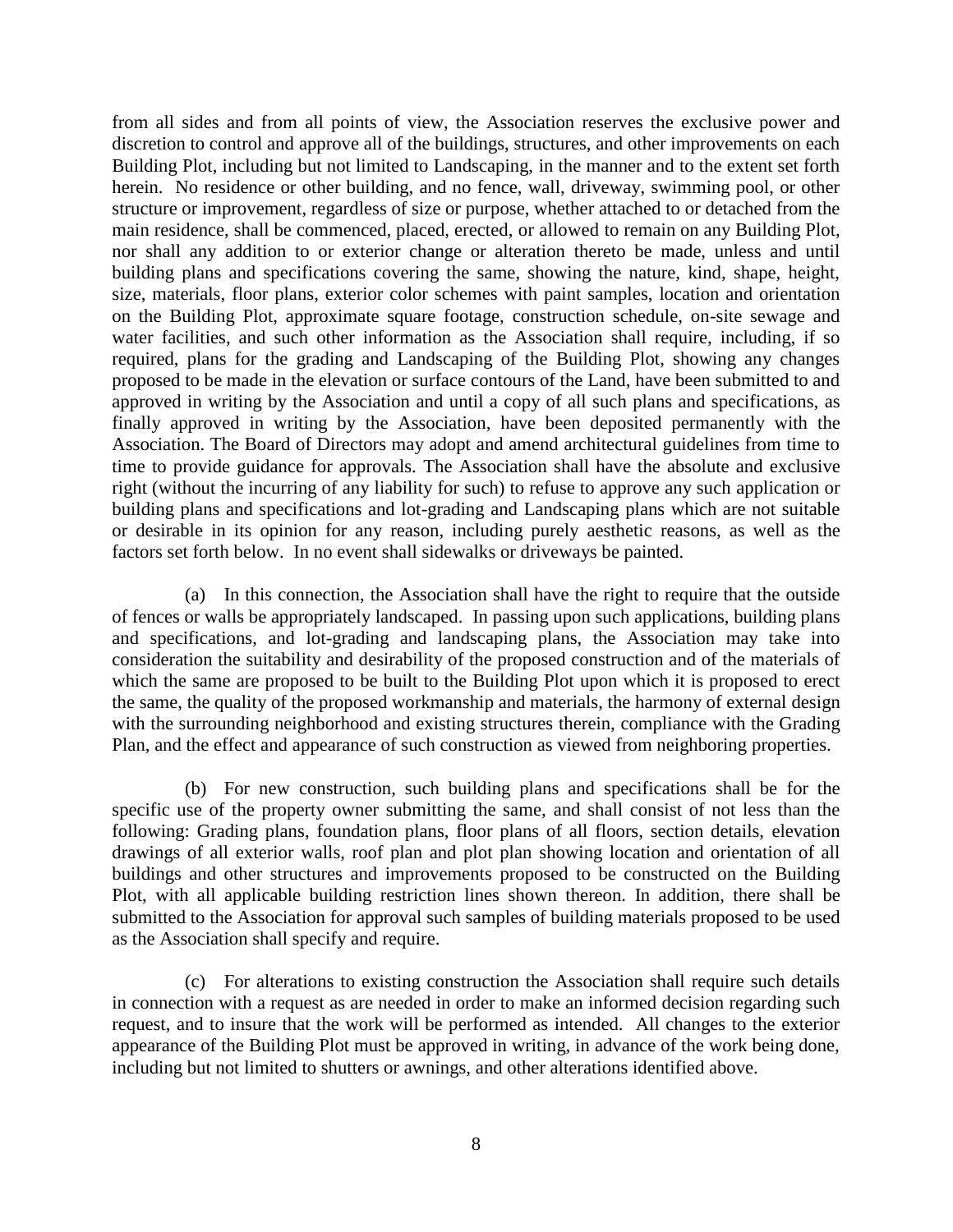(d) In the event that the Association fails to approve or disapprove such building plans and specifications within 45 days after the same have been submitted to it as required above, the approval of the Association shall be conclusively and irrefutably presumed and the provisions of this Section 2.11 shall be deemed to have been complied with. However, if the circumstances warrant a further period of time for a final decision to be made, the Association may notify the applicant that up to 30 additional days are needed to make a final decision on an application. However, no residence or other building, structure, or improvement which violates any of the Covenants or which is not in harmony with the surrounding neighborhood and the existing structures therein shall be erected or allowed to remain on any part of a Building Plot. The issuance of a building permit or license, which may be in contravention of these Covenants, shall not bar, preclude, or prevent the Association from enforcing the provisions of this Section 2.11.

(e) Notwithstanding any other provision(s) in the governing documents, the Board of Directors may either appoint members to serve on and comprise an Architectural Control Committee (ACC) to either make final decisions on architectural approvals, or recommendations to the Board, or the Board itself may elect to serve as the ACC, in which case the Board shall exercise all of the powers and duties of the ACC as set forth herein.

Section 2.12 - Garages. All garages shall have the capacity for at least two automobiles. Additionally, all two car garage doors shall utilize an automatic garage door opener.

Section 2.13 - Vehicular Parking. No motorized wheeled vehicles of any kind and no boats, or commercial vehicles may be kept or parked on the Building Plot, unless they are completely inside a garage attached to the main residence, except that private automobiles of the occupants, which bear no signs and do not have printed on the sides of same reference to any commercial undertaking or enterprise, and which do not have modifications related to a commercial and/or governmental purpose such as flashing lights or additional steel bumpers, may be parked in the driveway or parking area on the Building Plot. A law enforcement vehicle or any other vehicle issued by a governmental entity, while maybe not considered a commercial vehicle, shall not be parked in such driveway or parking area (unless same is unmarked and has the appearance of any other unmodified standard passenger vehicle). A police vehicle, to the extent same will not fit within the garage if cleared for its intended use, may be parked in the driveway if necessary for emergency response time. Private automobiles of guests of the occupants may also be parked in such driveway or parking area, and other vehicles may be parked in such driveway or parking area during the times necessary for pickup and delivery service, provided that such permission is granted solely for the purpose of such service. Included within the definition of "commercial vehicles" are all vehicles with exterior commercial lettering; pickup trucks with a carrying capacity in excess of three-fourths (3/4) ton; vans designed for commercial purposes, which determination is based upon factors including the size of the van, the absence of passenger windows on the sides of the vehicle, and the absence of rear seats for passengers with space for carrying cargo present in place of such seats; and trucks, including pickup trucks of any size, which evidence visible uses or modifications for commercial purposes. This includes trucks where items are carried or stored in open view (as opposed to being concealed in a storage box or other approved container). This also includes trucks where any commercial equipment, inventory, or apparatus is visible on the exterior of the vehicle. Also prohibited, unless parked in a garage at all times and concealed from view, are any passenger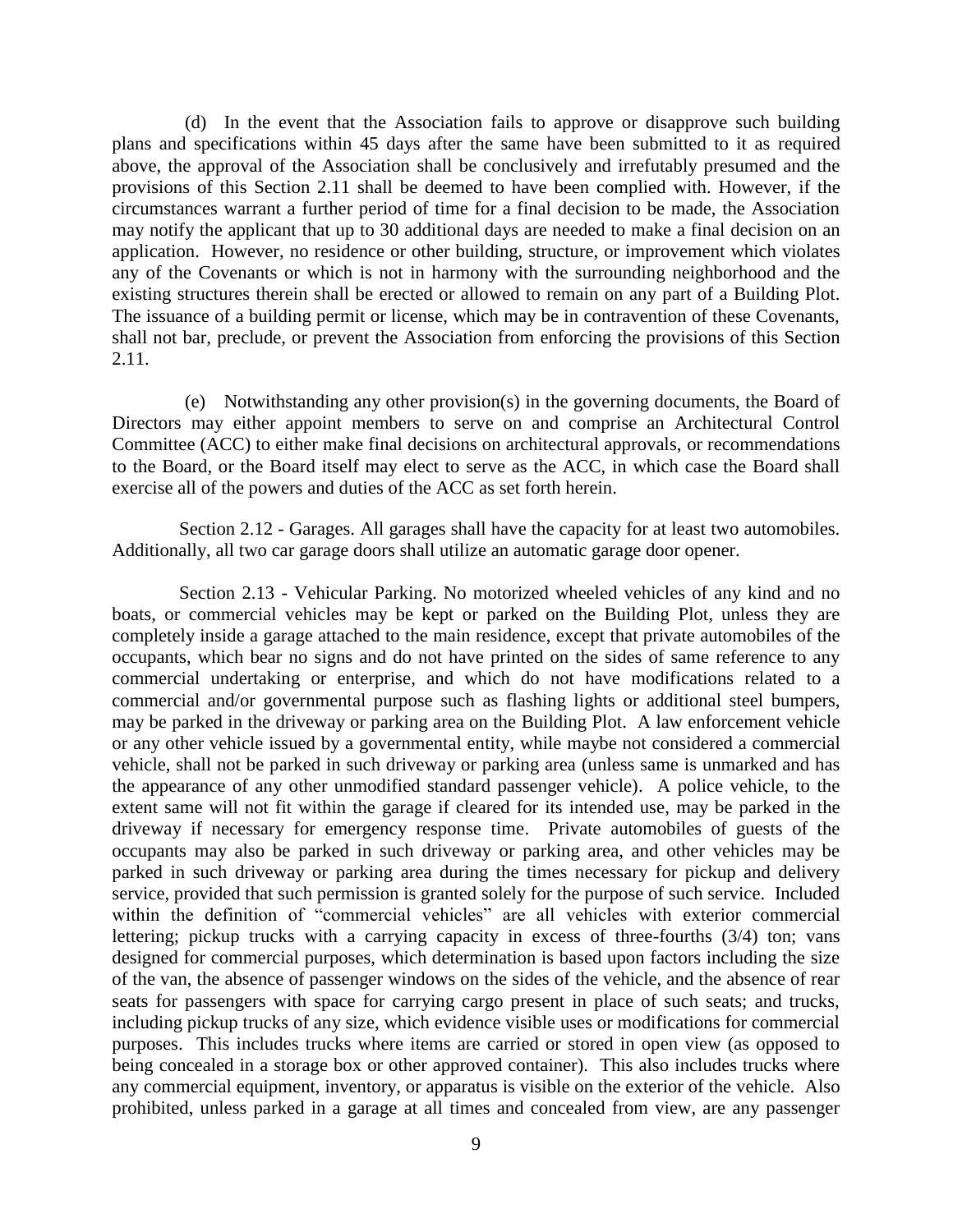vehicles, including sport utility vehicles, which have been substantially modified, in the opinion of the Association, from the condition which existed when sold by the manufacturer in a manner so as to include modifications which have increased the height or length of such vehicles, added off-road or enlarged tires, or added roll bars or other apparatus unrelated to conventional passenger use of the vehicle, and which the Association determines are unsightly and a detriment to the exterior appearance of the property.

(a) Parking of any campers, trailers, boats, recreational vehicles, motor homes, and other similar items or vehicles is also prohibited except for such short-term parking privileges as may be given to occupants or their guests in accordance with rules and guidelines adopted by the Board of Directors from time to time. Written permission from the Board or its management agent must be obtained for any short-term parking of vehicles or other items prohibited under this section.

(b) Any vehicle which is inoperable, which does not have a current license tag and registration, or which is in a dilapidated condition shall not be parked or stored in driveways or other common area of Cross Pointe.

(c) Vehicle(s) shall not be kept on blocks in any driveway or other common area of Cross Pointe and the performance of mechanical work of any kind in any driveway or other common area of Cross Pointe shall be strictly prohibited, with the exception that a resident may change his or her tire, a vehicle may be jump started, or such other emergency action may be taken in order to make the vehicle operable so long as same does not involve substantial removal of parts, work that may cause fluid leakage or spills, and such work can be performed in less than 30 minutes. Any such work shall be completed as quickly as reasonably possible. No pans or other items designed or used for the purpose of capturing water or other fluids, including but not limited to oil, from a vehicle shall be placed in any driveway or on any common area of Cross Pointe. Any other repair work or disassembly of a vehicle shall be performed within the confines of a closed garage and concealed from view at all times, except when opening and closing the garage door.

(d) Any charging of an electric vehicle shall be done within a closed garage.

Section 2.14 – Street Numbers. A Plate or other approved method for showing the street number of the Lot shall be placed on each Improved Building Plot so as to show the street address in a conspicuous manner for purposes of identifying the home; and, at the option of the Owner, a Name Plate showing the name of the Owner may also be placed on such Improved Building Plot. However, the size, location, design, style, and type of material for each such Plate shall be first approved by the Association.

Section 2.15 - Window Fans. Unless the prior approval of the Association has been obtained, no window fans, or exhaust fans shall be installed in any side of a residence which faces an Access Way, the Community Facilities, or any property owned by another Lot owner which is adjacent to the Land. No window air conditioning units shall be permitted.

Section 2.16 – Temporary Buildings. No shed, shack, trailer, tent or other temporary or movable building or structure of any kind, including but not limited to portable on demand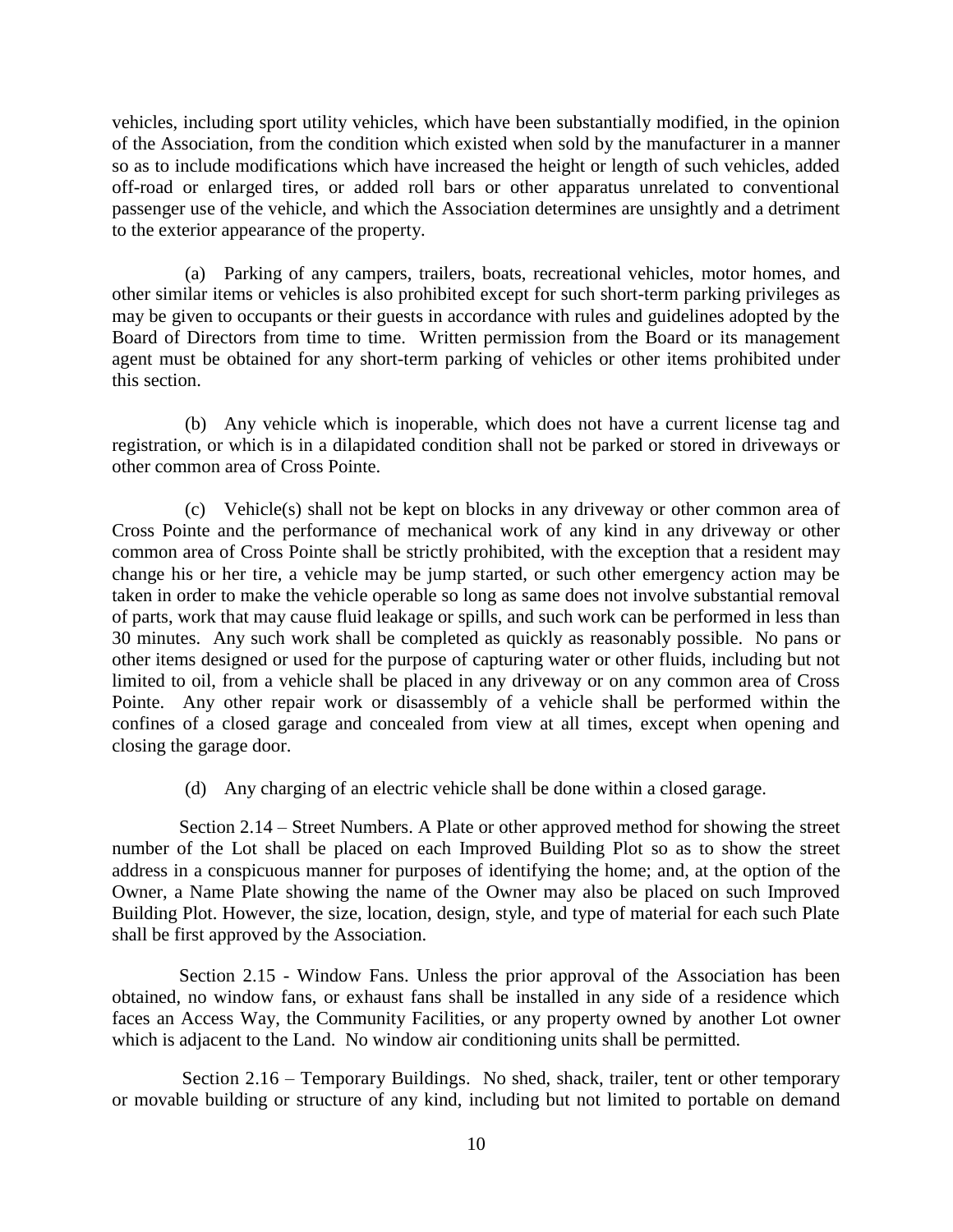storage (PODS), shall be erected or permitted to remain on any Building Plot or any other portion of the Land, except during the substantial reconstruction of a dwelling or other special circumstance deemed to warrant an exception in the sole and absolute discretion of the Board of Directors and only for such time as allowed in writing by the Association.

Section 2.17 - Temporary Residences. No trailer, basement, garage, or any outbuilding of any kind, even if otherwise permitted hereunder to be or remain on a Building Plot, shall at any time be used as a residence, either temporarily or permanently.

Section 2.18 - Signs. Except as otherwise permitted herein, no sign of any character shall be displayed or placed upon any Building Plot. "For Sale" signs in conformance with the approved "For Sale" sign for Cross Pointe as same may be adopted by the Board of Directors from time to time shall be permitted, which signs may refer only to the particular Building Plot on which displayed, shall not extend more than five (5) feet above the normal surface of the ground, must be placed at least six (6) feet back from the sidewalk, shall be fastened only to a stake in the ground, and shall be limited to one sign to a Building Plot to be displayed in the front of the lot, unless the lot abuts the East Lake Woodlands Country Club Golf Course or Woodlands Blvd. in which case, two signs may be displayed on the lot, one in the front and one in the back. When a residence on a Building Plot is "open for inspection", and when and only so long as the particular residence is attended by a representative of the owner of the residence, then and only then, a sign advertising such, which sign shall not exceed five square feet in size, and which shall meet all of the other requirements of this Declaration or such other limitations and specifications as may be adopted by the Board of Directors from time to time, may be displayed or placed. Notwithstanding the other limitations set forth above, the Board of Directors may adopt rules permitting political signs to be placed on each lot for a specified period of time prior to any elections or votes on governmental issues which are being held. The Board may also impose size limitations and may limit homes to one sign per lot. The Association may enter upon any Building Plot and summarily remove and destroy any signs which do not meet the provisions of this section or any limitations or specifications as may be adopted by the Board from time to time. Nothing herein shall prohibit an owner from having a sign indicating that the home is secured through the use of a security system, such as an ADT sign.

Section 2.19 - Aerials. No exterior radio or television mast, tower, pole, wire, aerial, antenna, dish or appurtenances thereto, nor any other exterior electronic or electric equipment, structures, devices or wires of any kind, except as to those items which are specifically required to be permitted under federal or state law, or other items approved in writing by the Board shall be installed or maintained on the exterior of any structure located on a Building Plot or on any other portion of any Building Plot not occupied by a building or other structure unless and until the location, size, and design thereof shall have been approved by the Association. In the event that any antennas or satellite dishes are authorized as to any property, they shall be installed in a manner that is as inconspicuous as reasonably possible, while still permitting good reception quality. The owner shall complete a registration form prior to installing any antenna, satellite dish or other similar item, in order to confirm that this is permitted and to attempt to resolve any issue as to the location of the equipment. The Association may also require the owner to sign a hold harmless agreement in regard to any consequences arising out of the installation of any item provided for in this paragraph, and the Board may adopt additional rules and procedures in connection with the items addressed in this paragraph.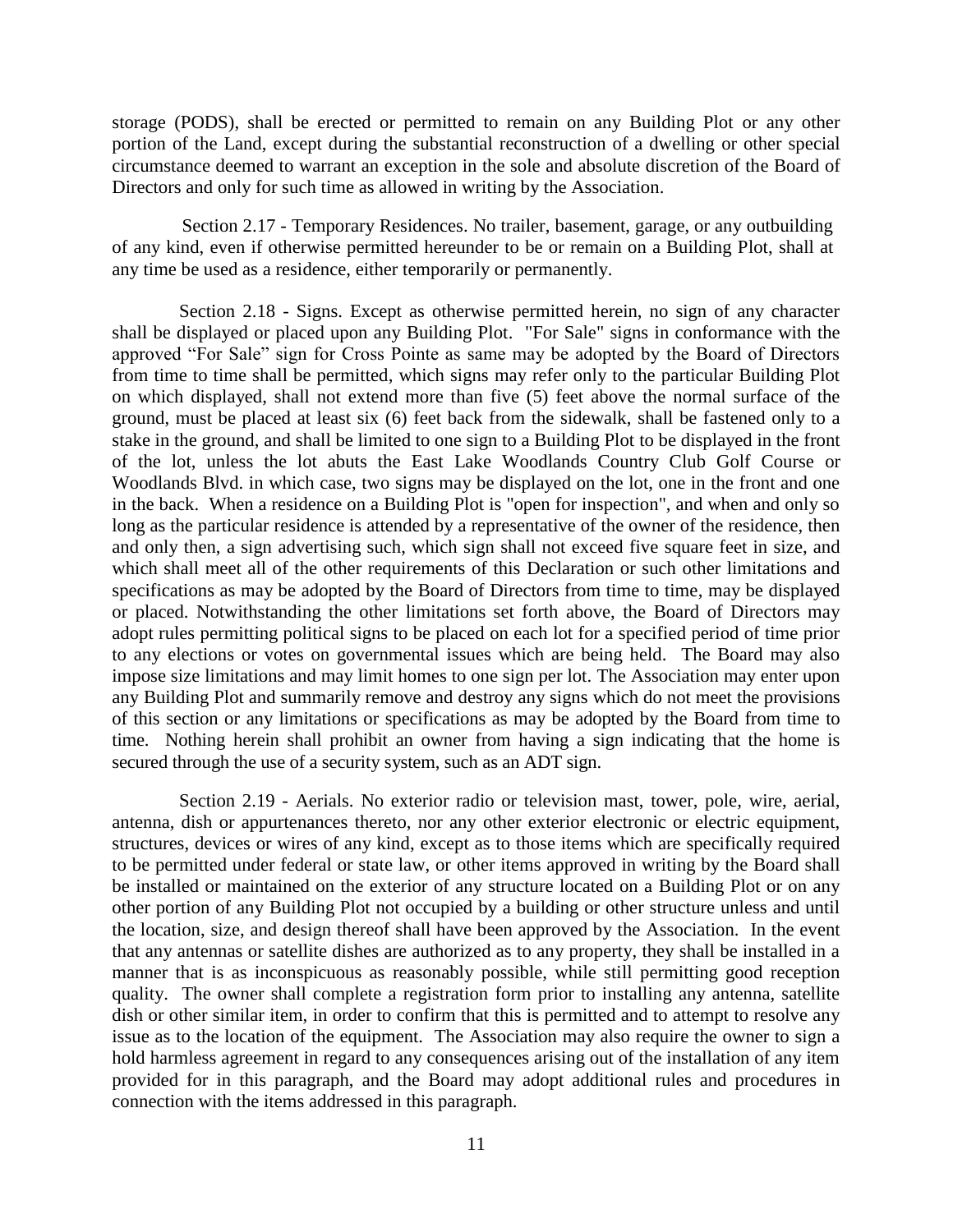Section 2.20 - Electrical Interference. No electrical machinery, devices or apparatus of any sort shall be used or maintained in any structure located on a Building Plot which causes interference with the television or radio reception in any structures located on other Building Plots.

Section 2.21 - Animals. No horses, mules, ponies, donkeys, burros, cattle, sheep, goats, swine, rodents, reptiles, pigeons, pheasants, game birds, game fowl, poultry, or guinea shall be kept, permitted, raised or maintained on any Building Plot. No other animals, birds, or fowl shall be kept, permitted, raised, or maintained on any Building Plot, except for such customary household pets as permitted in this section. Not more than two dogs, not more than two cats, and not more than two birds may be kept on a single Building Plot for the pleasure and use of the occupants; but not for any commercial or breeding use or purpose, except that if any of such permitted animals or birds shall, in the sole and exclusive opinion of the Association, become dangerous or an annoyance or nuisance in the neighborhood or nearby property or destructive of wildlife, they may not thereafter be kept on the Building Plot. Any birds and cats must be kept inside unless they are being transported to an outside appointment. Dogs must be kept on a leash whenever outside of the owner's lot, and when outside of the home on the lot the owner must exercise direct control and supervision of such dog(s) as to prevent any disturbances or potential confrontations with other pets or persons. Further, the Board of Directors may adopt rules prohibiting certain dangerous or potentially vicious breeds of dogs from being brought onto the property after the adoption of such rule. Notice to the pet owner and the opportunity for a hearing before the Board of Directors will be provided before a pet is required to be removed from the property.

Section 2.22 - Nuisances. No illegal, noxious, or offensive activity shall be permitted or carried on any part of the Land, including but not limited to any open burning of materials or any discharge of fireworks, nor shall anything be permitted or done thereon which is or may become a nuisance or a source of embarrassment, discomfort or annoyance to the neighborhood. No trash, garbage, rubbish, debris, waste material, compost structures, or other refuse shall be deposited or allowed to accumulate or remain on any part of the Land, nor upon any Land or Lands contiguous thereto. No fires for the burning of trash, leaves, clippings, or other debris or refuse shall be permitted on any part of the Land. All parts of the Land shall be kept in a clean and sanitary condition, and no rubbish, refuse, or garbage shall be allowed to accumulate thereon, nor any fire hazard be allowed to exist thereon. No Owner shall permit any use of his lot or make any use of the Access Ways or Common Parcels that will increase the cost of insurance upon the Land above that required when the property is used for the approved purposes, or that will cause any such insurance to be cancelled or threatened to be cancelled, except with the prior written consent of the Association. No bicycles, tricycles, scooters, wagons, carriages, shopping carts, toys, or other such items shall be parked or be permitted to stand for an extended period of time on the Access Ways or Common Parcels, except in accordance with the Regulations. No vehicular repairs other than minor and routine repairs conducted within garages (doors closed) shall be conducted at any time within any area of the Improved Building Plot.

Section 2.23 - Trees and Surface Conditions. No Owner shall plant or place any shrubbery, hedges, trees or other plantings on any part of the Land lying outside the Owner's Building Plot, or in a manner which may cause damage to other property. Prior written approval is required from the Association before any new trees, hedges, or substantial new landscaping is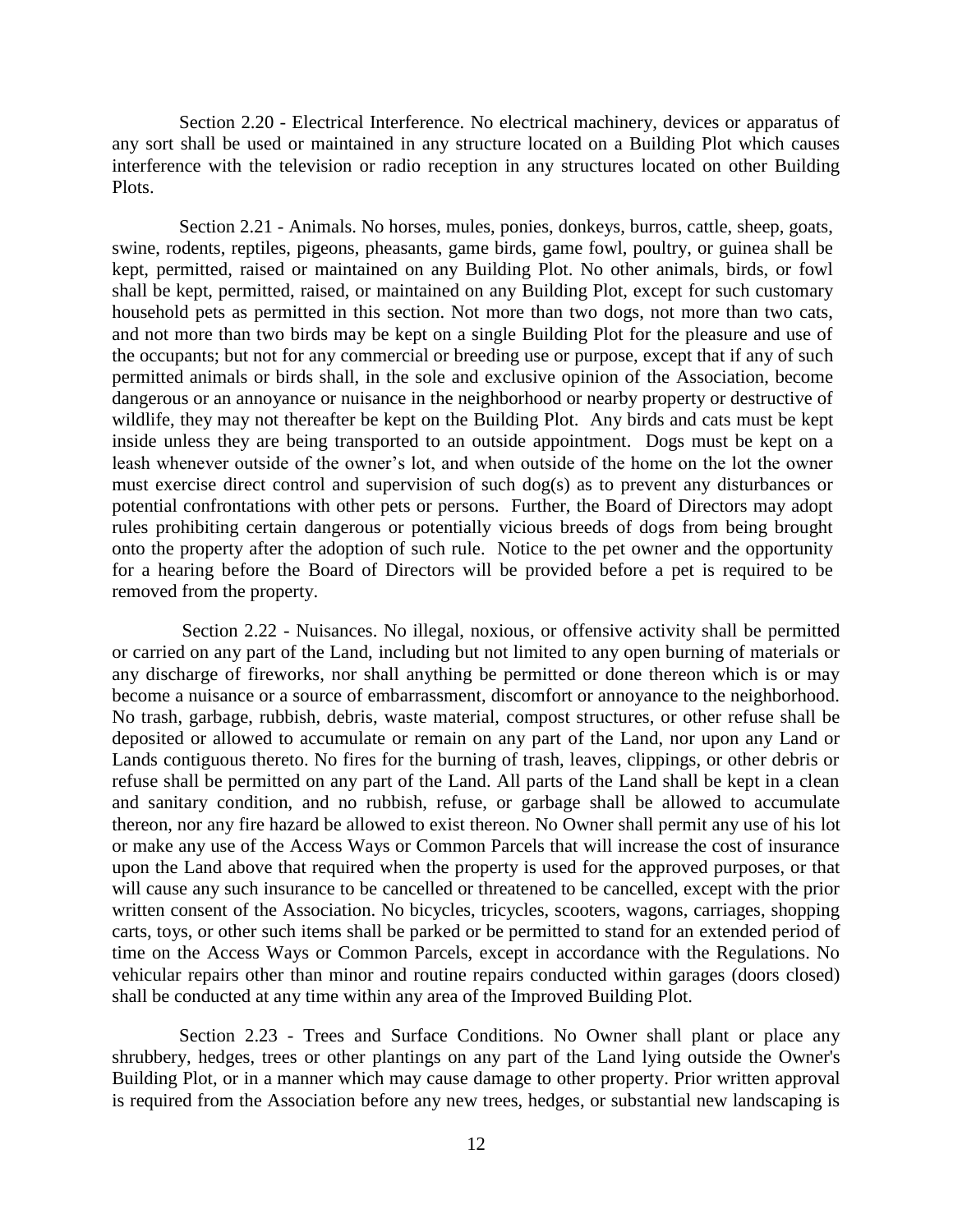planted, including any modifications to incorporate Florida-friendly landscaping. No living tree having a diameter greater than six inches measured at a height of four feet above normal ground level, may be cut on any of the Land without first obtaining the written consent of the Association, and also from Pinellas County if required. No sod, topsoil, or shrubbery shall be removed from the Land, no change in the elevation of such area shall be made, and no change in the condition of the soil or the level of the Land in such areas shall be made which result in any permanent change in the flow and drainage of surface water which the Association, in its sole discretion, deems detrimental to the Land, unless such is accomplished pursuant to approved construction in accordance with Section 2.10.

Section 2.24 - RePlatting. The Lots shall not be resubdivided or replatted.

Section 2.25 - Dedication. The Association shall have the sole and absolute right at any time, with the consent and subject to the acceptance of the County Commission of Pinellas County, Florida, or the governing body of any municipality, or body politic then having jurisdiction over the Land, to dedicate to the public and/or convey to the County, all or any part of the following:

(b) Any easements referred to herein, including any granted in or shown on the

(a) The Access Ways;

Plat.

Section 2.26 - Lot Maintenance. The owner of each Building Plot, subject to the provisions of Section 4.02 herein, whether such Building Plot be improved or unimproved, shall keep such Building Plot free of tall grass, undergrowth, dead trees, dangerous and/or dead tree limbs, weeds, trash and rubbish, and shall keep such Building Plot at all times in a neat and attractive condition. In addition, except where specifically stated in this Declaration to be the responsibility of the Association, the owner shall be responsible for the maintenance, repair and replacement of all improvements on the Building Plot, including but not limited to the home, in a neat and attractive condition. Pressure washing of the home and driveway and sidewalk, and cleaning of tile roofs, is also required to be undertaken by the owner when determined appropriate by the Association from time to time. Sidewalks and/or driveways shall not be painted. In the event the owner of any Building Plot fails to comply with the preceding sentences of this Section 2.26, the Association, after reasonable notice to the owner, shall have the right, but not the obligation, to go upon such Building Plot and to cut and remove tall grass, undergrowth and weeds, and to remove rubbish and any unsightly things and objects therefrom which the Board determines are in violation of the rules and restrictions of the Association, and perform and furnish any labor necessary or desirable in its judgment to maintain the property in a neat and attractive condition or to restore the sidewalk and/or driveway to an unpainted condition, all at the expense of the owner of such Building Plot, which expense shall be payable by such owner to the Association on demand. If the Association is not reimbursed for such expenses within 15 days following written demand, the Association may file a Claim of Lien against the Lot to secure repayment, in addition to having the right to recover all costs and attorneys' fees incurred in performing the work and collecting the amount due. The lien may be foreclosed in the same manner as a lien for unpaid assessments. The Owner will also be personally liable for all such amounts.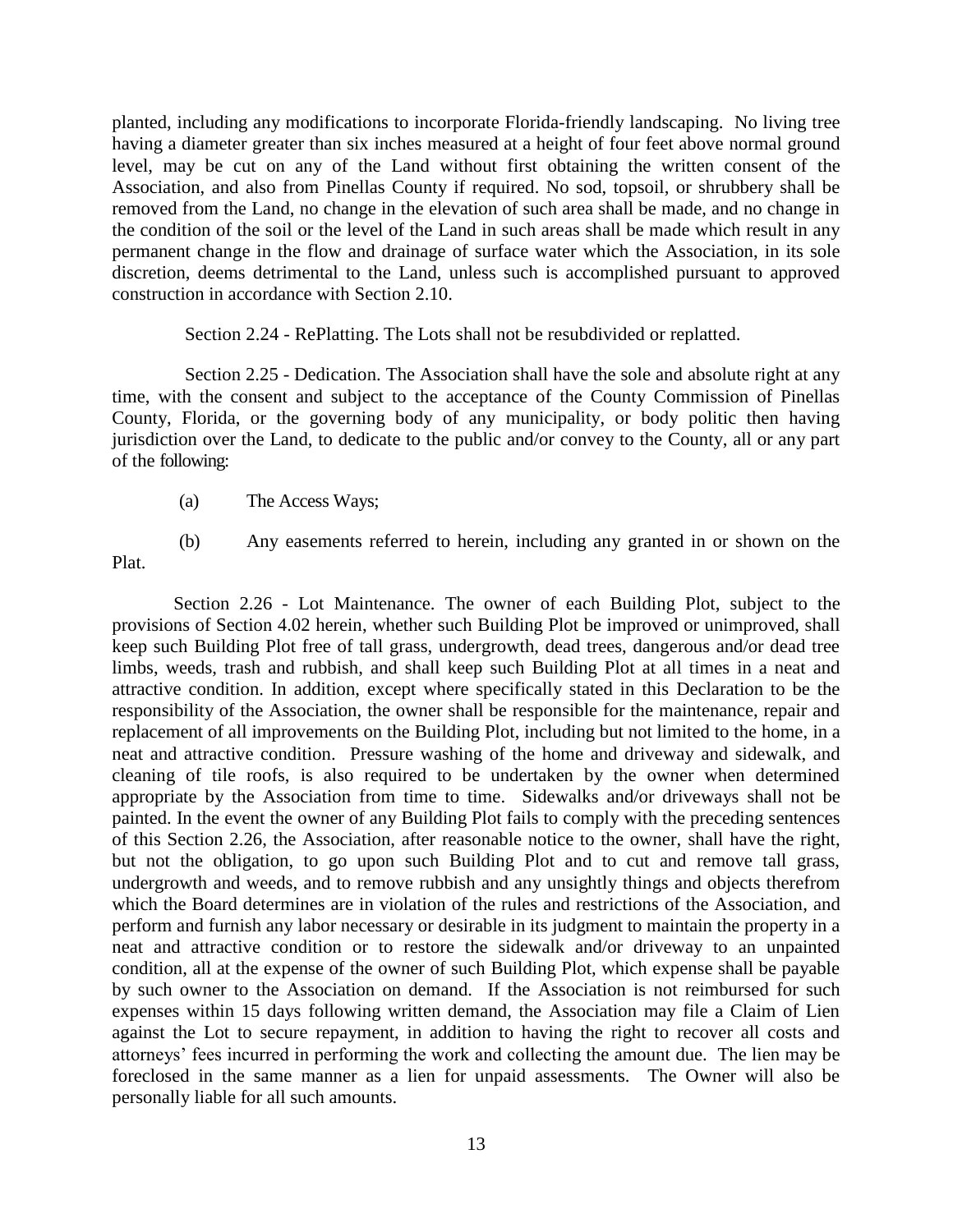Section 2.27 - Duty To Maintain. All fixtures and equipment installed within a Building Plot, including but not limited to the utility lines, pipes, wires, conduits or systems serving an individual owner's property, shall be maintained and kept in repair by the Owner thereof. An Owner shall do no act, nor any work, nor allow any condition to exist that will impair any easement or hereditament, nor do any nor allow any condition to exist which will adversely affect the other Building Plots or their owners.

Section 2.28 - Rights of Others. Each Owner and occupant of a Building Plot shall use the Access Ways and Common Parcels in such a manner as shall not abridge the equal rights of the other Owners and residents of Building Plots to the use and enjoyment thereof.

Section 2.29 - Regulations. Reasonable rules and regulations concerning the appearance and use of the Land may be made and amended from time to time by the Association in the manner provided by the Articles and By-Laws. Copies of the Regulations and amendments thereto shall be furnished by the Association to all Owners and shall be binding on the owner and his or her tenants, guests, or invitees after the mailing of such rules to the last known addresses of the Owners.

Section 2.30 - Mining. No oil or natural gas drilling, refining, quarrying or mining operations of any kind shall be permitted upon any Building Plot and no derrick or other structure designed for use in boring for oil or natural gas shall be erected, maintained or permitted on any Building Plot; nor shall oil wells, tanks, tunnels, mineral excavations or shafts be permitted on any Building Plot.

Section 2.31 - Maintenance of Lots Abutting Lakes. Each Owner whose Lot adjoins or abuts a Lake, shall keep, or cause to be kept, his Lot and the portion of the adjoining or abutting Land between his Lot and the water's edge at the lake bank, grassed, trimmed, and cut, and properly maintained so as to present a pleasing appearance, maintain the proper contour of the lake banks, and prevent erosion. The shoreline contour of the lakes may not be changed and no Lot may be increased in size by filling in the lakes and no Lot may be dug out or dredged so as to cause the water of the lakes to protrude into the Lot.

Section 2.32 - Roofing Material. Every dwelling or building of whatever type constructed on a Lot shall have a roof made of cement or ceramic tile of a type currently found in Cross Pointe. Any replacement of all or part of a roof shall be of the same style and material as the original roof, unless the Board permits the use of a different material or materials in writing. Any different materials are to be as close as reasonably possible in appearance to the roof being replaced.

Section 2.33 – Driveways and Sidewalks. All dwellings shall be served with a paved driveway of either concrete or brick pavers and such driveway shall be at least sixteen (16) feet in width at the entrance of the garage. Owners shall be responsible for maintaining their driveway in a neat and attractive condition, free from stains, mold, and mildew. The Association shall be responsible for the structural maintenance, repair and replacement of the sidewalk, however, the owner shall be responsible for maintaining the sidewalk surface on a day-to-day basis in a neat and attractive condition, free from weeds, leaves and debris, and free from stains, mold, and mildew. Any costs to repair damage caused to the sidewalk by the intentional action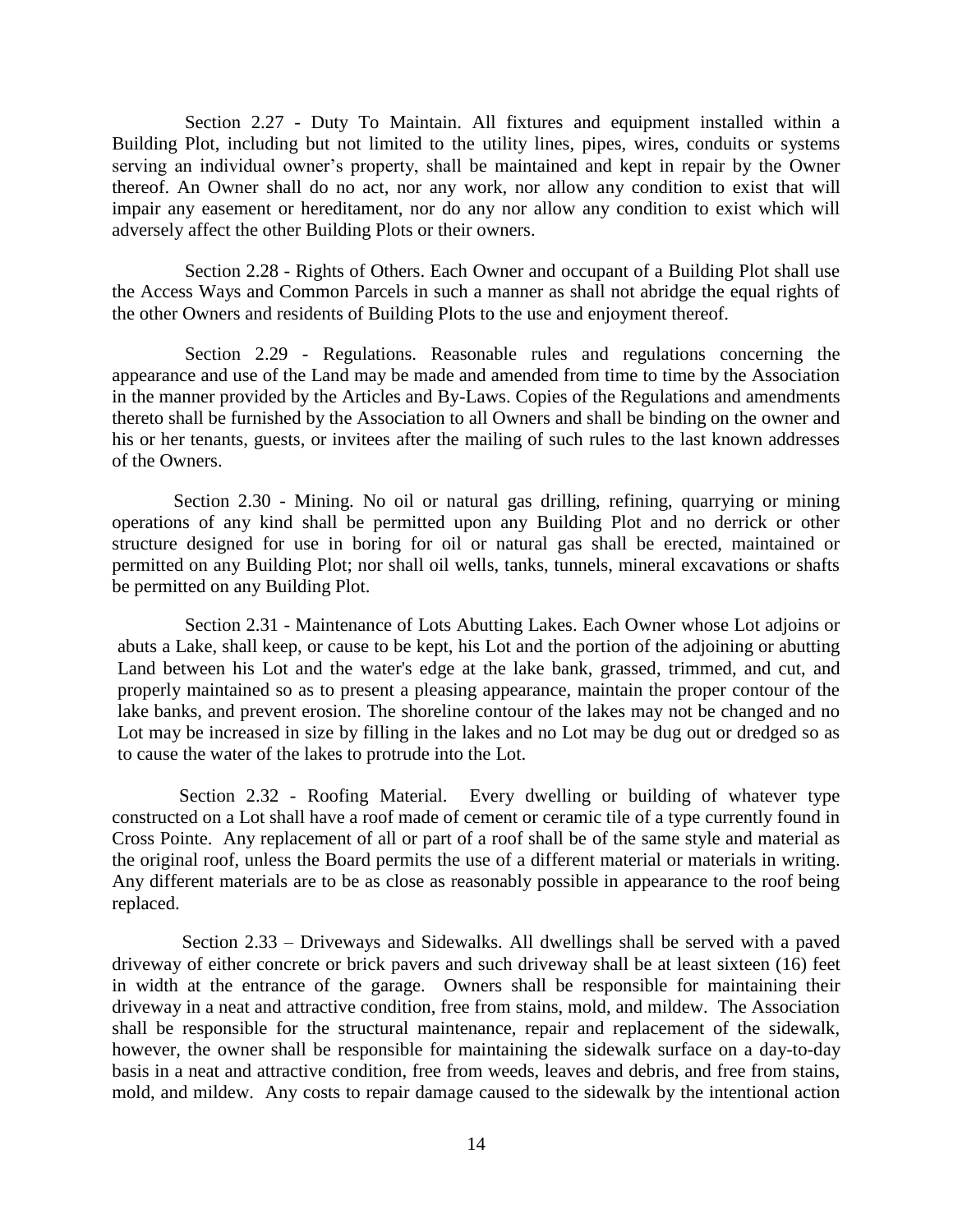or inaction or the negligence of the owner, or his or her tenant, guest, or invitee, shall be the responsibility of the owner. Trees on the owner's lot (on the inner side of the sidewalk) shall be maintained by the owner so as not to cause damage to the sidewalk and any damage caused as a result of subterranean growth or the tree root system shall be deemed to have been caused by the negligence of the owner. The Association shall be responsible for the maintenance, repair and/or replacement of the curbing and storm drain gutters along the roadways.

Section 2.34 - Street Trees. Each Lot shall have the appropriate quantity of street trees. The street tree shall be at least 1 inch caliper, and 6 feet in height at planting time in the case of replacement. The trees shall be approximately 40' on center, as previously approved by Developer, or as approved by the Association. The trees shall be placed between the road curb and the sidewalk, and are to be watered and fertilized by the Lot Owner. The tree specie shall be Quercus Virginians (live Oak) and must be approved by the Board prior to installation. The Association is responsible for pruning all street trees, which are the trees planted in the strip of grass between the street and the sidewalk. Any costs to rehabilitate or replace damaged street trees where such damage was caused by the intentional action or inaction or the negligence of the owner, or his or her tenant, guest, or invitee, shall be the responsibility of the owner.

Section 2.35 – Basketball Hoops and Other Play Structures. Free-standing (not attached to the home) basketball hoops, backboards and any other play structures shall be permitted provided that these are kept in good condition at all times, and any such play structures shall be subject to approval by the Board before they are installed, and shall not be used in a manner which unreasonably disturbs or annoys other residents. The Board may establish reasonable limitations regarding the hours during which any play structures can be used.

Section 2.36 – Garage Sales. The Board may adopt reasonable rules restricting the number of garage sales which are permitted, and the manner in which these are held. Anyone holding such a sale must notify the Association's management company in advance. In connection with garage sales, the Owner must insure that the use of the street for other traffic is not interfered with and that no one parks on the property of other Owners. A community garage sale may also be held once or twice per year, under such conditions as determined by the Board of Directors.

Section 2.37 – Sales and Leases.

(a) Leasing Approval. All leases shall be subject to prior written approval of the Association, and shall not be for less than a minimum of ninety (90) days. Within a reasonable time, not less than twenty (20) days prior to the commencement of the proposed lease term, a lot owner or his agent shall apply to the Association for approval of such lease on the application form prescribed by the Association, and pay such application fee as established by the Board from time to time, not to exceed the amount allowed by the Florida Statutes. The owner or the intended lessee shall furnish such information as the Association may reasonably require, including but not limited to a copy of the proposed lease. No subleasing or assignment of a lease, or any change in occupancy, is permitted without further application and approval. It shall be the owner's obligation to furnish the lessee with a copy of all pertinent governing documents for the community, including any current Rules and Regulations, and other disclosures required by the Florida Statutes.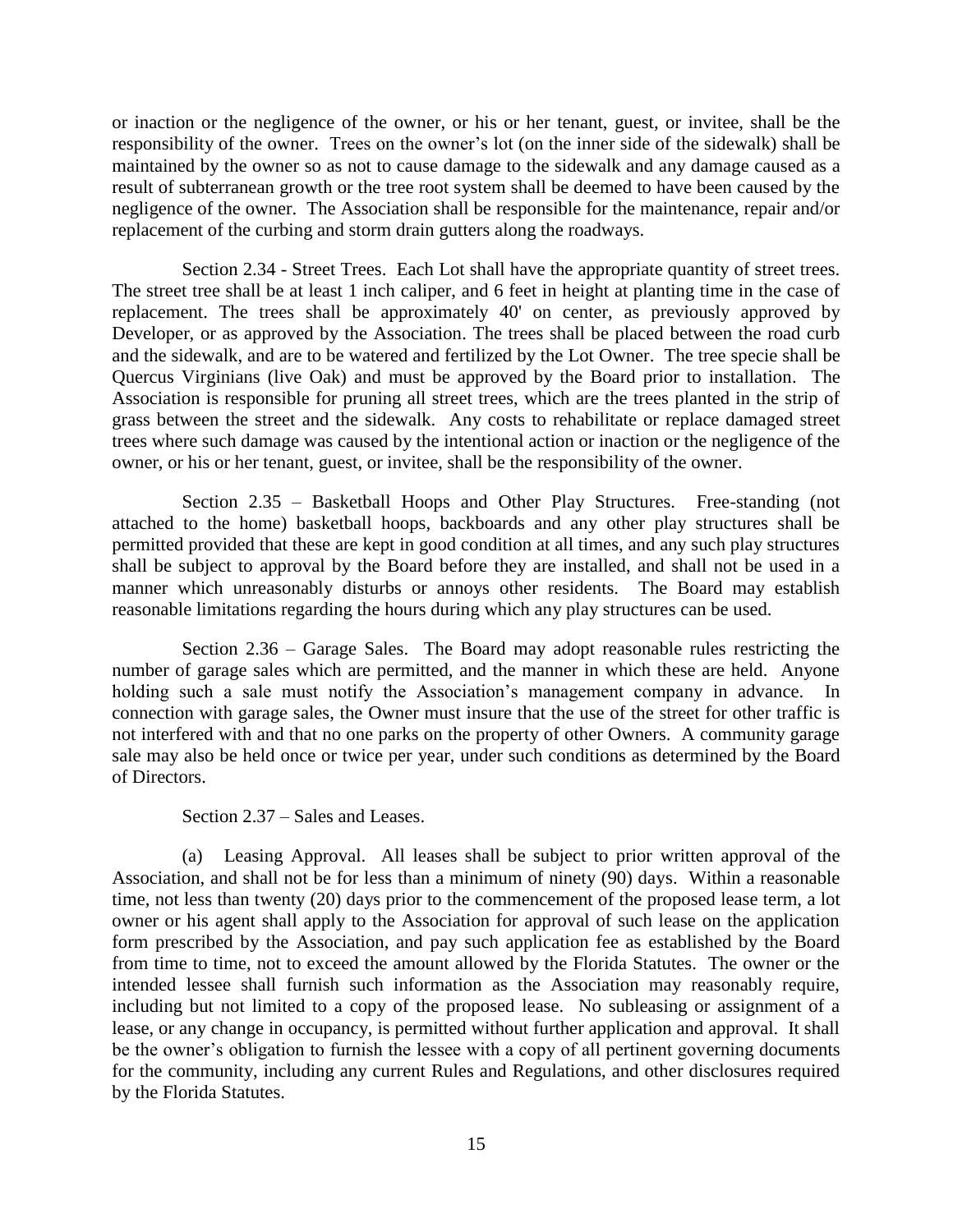(1) Reasons for potential disapproval include:

(a) Prior criminal record, including any pleas of no contest, which indicates a potential threat to the health, safety or welfare of the community;

(b) Non-compliance with any specific requirements set forth in the Association's governing documents, including any rules and regulations; or

application.

(c) Providing false or incomplete information in connection with an

(2) As a condition of approval, the owner(s) and tenant(s) shall be required to sign a Lease Addendum form prepared by the Association, which shall contain an agreement of the tenant to comply with this Declaration and all other documents governing or affecting the community; shall contain a provision appointing the Association as agent for the owner so the Association may act on behalf of the owner to enforce the lease, including eviction of the tenant as deemed necessary. If a Lease Addendum is not executed, the lease shall be deemed to include such provisions. The owner shall not be relieved of any liability or responsibility hereunder by virtue of the existence of said lease, Lease Addendum or any of the foregoing provisions. The Association also has the right to require, as a condition to permitting the leasing of a lot, that all assessments in regard to the lot be current.

(3) It shall be the duty of the Association to notify the lot owner of approval or disapproval of such proposed lease within fifteen (15) days after receipt of the application on the prescribed form with all required information.

(4) Disapproval of Leasing by Association. If a proposed lease is disapproved by the Association, the lot owner shall be so advised in writing and the lease shall not be made. Any lease made in violation of this Declaration shall be voidable, and the Association may institute suit to evict the tenant in which event the lot owner violating this paragraph shall be liable for all court costs and reasonable attorneys' fees incurred by the Association.

(b) Sales and Transfers Subject to Approval. No lot owner or dispose of a lot or any interest therein by sale, except to a spouse or trust of which the owner, his spouse or lineal descendants are the sole beneficiaries, without prior approval of the Association, as follows:

(1) Within a reasonable time, not less than twenty (20) days prior to the sale, transfer or conveyance of the lot, a lot owner or his agent shall apply to the Association for approval of such sale, transfer, or conveyance on the application form prescribed by the Association. In the event a corporation, partnership, trust or other legal entity owns a lot, the transfer of a majority of the beneficial ownership of such entity shall be considered a transfer of interest in the property. The owner or the grantee shall furnish such information as the Association may reasonably require, including a copy of the proposed contract of sale signed by the proposed purchaser, and an application fee as established by the Board from time to time, not to exceed the amount allowed by the Florida Statutes. It shall be the owner's obligation to furnish the purchaser with a copy of all pertinent documents including this Declaration of Covenants and the current Rules.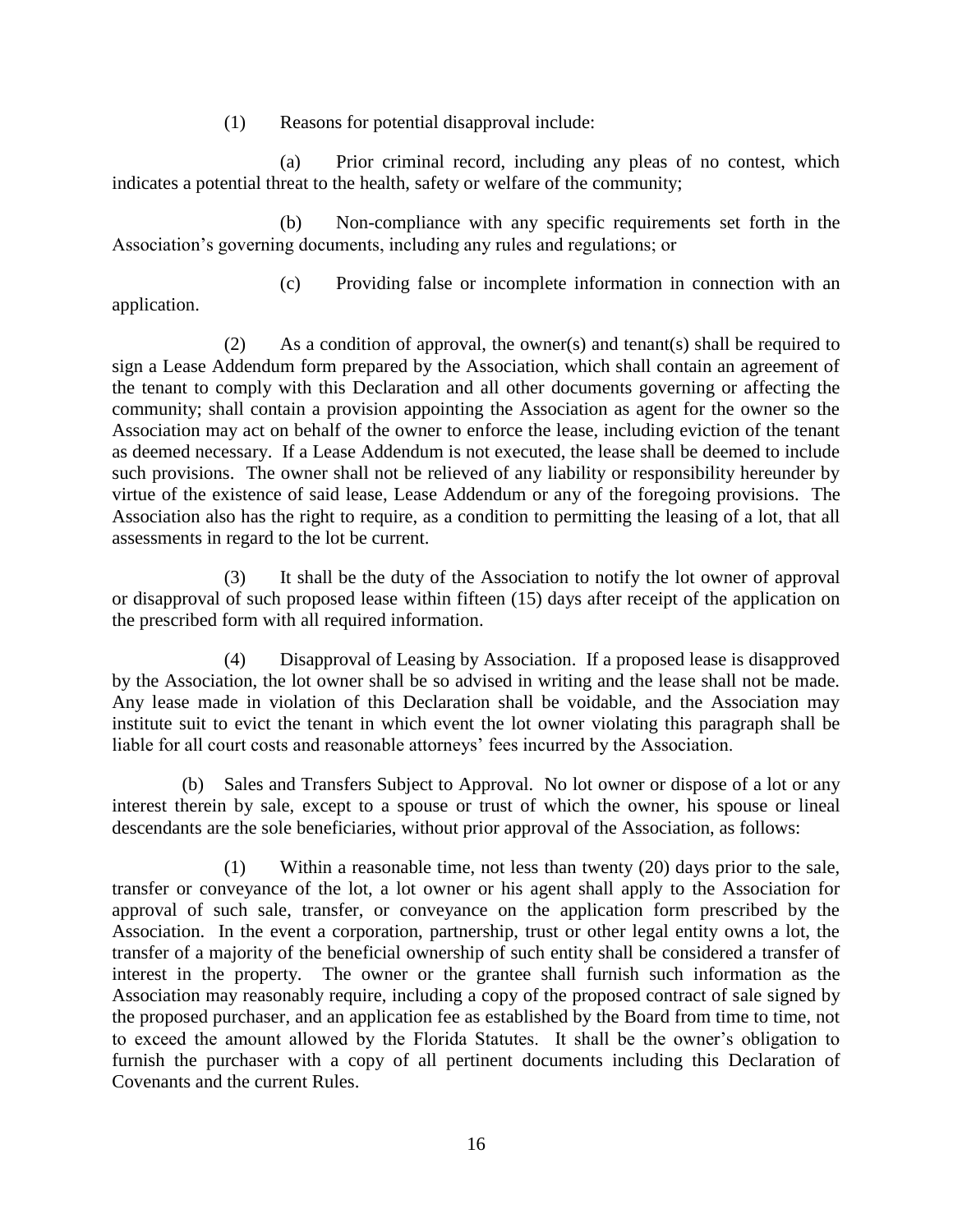(2) It shall be the duty of the Association to notify the lot owner of approval or disapproval of such proposed sale, transfer, or conveyance within twenty (20) days after receipt of the application on the prescribed form with all required information.

(3) If a proposed sale, transfer, or conveyance is disapproved by the Association, the owner shall be so advised in writing, and the sale, transfer, or conveyance shall not be made. Any sale, transfer, conveyance made in violation of this Declaration shall be voidable, and the Association may institute suit in which event the owner violating this paragraph shall be liable for all court costs and reasonable attorneys fees incurred by the Association. Reasons for disapproval may include:

(i) Prior criminal record, including any pleas of no contest, which indicates a potential threat to the health, safety or welfare of the community;

(ii) Non-compliance with any specific requirements set forth in the Association's governing documents, including any rules and regulations; or

(iii) Providing false or incomplete information in connection with an application.

Section 2.38 – Hurricane Shutters. The style, color and details of any hurricane shutters or other emergency protection materials which Owners may wish to install must be approved in writing prior to installation. Further, any such shutters or other materials may be installed or put into place not more than 10 days prior to the predicted arrival of a tropical storm or hurricane, and all such shutters or other materials must be removed or retracted (for roll-down shutters) within five days after the hurricane or tropical storm watch or warning has been withdrawn, unless the Board approves an extension in writing based upon damage to the property or other circumstances.

#### ARTICLE III - UTILITIES

Section 3.01 - Underground Lines. All telephone, electric and other utilities lines and connections between the main or primary utilities lines and the residence and other buildings located on each Building Plot shall be concealed and located underground so as not to be visible. Electrical service is provided through underground primary service lines running to transformers. Developer has provided an underground conduit to serve each Lot extending from the point of the applicable transformer to a point at or near the Lot line, with such conduits being located in Access Ways or easement areas. Each Owner who requires an original or additional electric service shall be responsible to complete, at his expense, the secondary electric service conduits, wires (including those in the conduits provided by Developer), conductors and other electric facilities from the point of the applicable transformer to the residence and other buildings on the Building Plot, and all of the same shall be and remain the property of the Owner from time to time of each such Building Plot. The conduit provided by Developer to serve each such Lot shall be, become and remain the property of the Owner from time to time of that Lot. The Owner from time to time of each Building Plot shall be responsible for all maintenance, operation, safety, repair and replacement of the entire secondary underground electric system extending from the applicable transformer to the residence and other buildings on his Building Plot.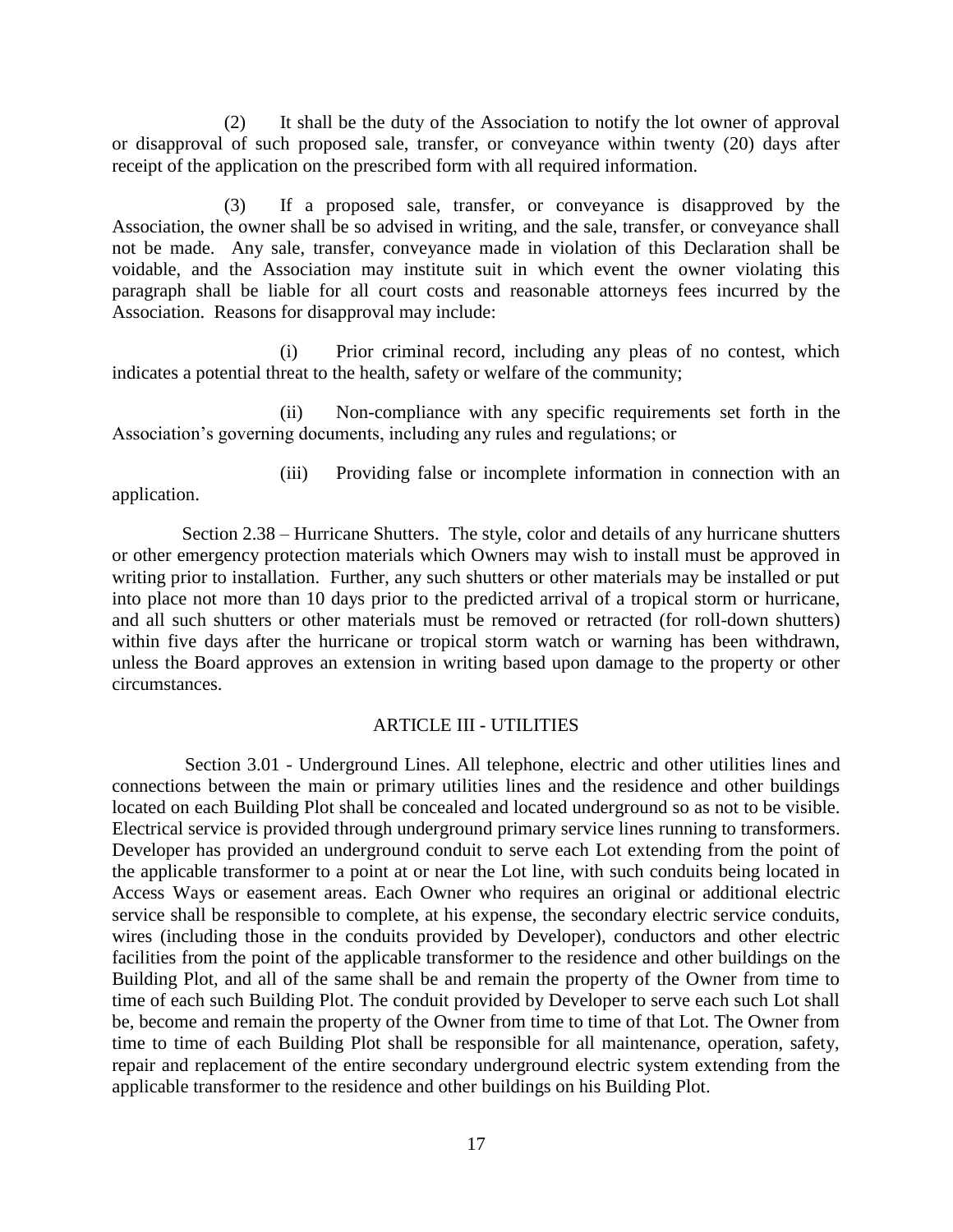Section 3.02 - Garbage. No garbage or trash incinerator shall be placed or permitted to remain on a Building Plot, or any part thereof. Garbage, trash and rubbish shall be removed from the Building Plot only by services or agencies previously approved in writing by the Association. After the erection of any building on the Building Plot, the Owner shall keep and maintain on the Building Plot covered garbage containers in which all garbage shall be kept until removed from the Building Plot. Such garbage containers shall be kept at all times within a garage or other acceptable location as determined by the Board of Directors from time to time, except for certain periods of time prior to and following garbage pickup times which may be specified in rules and regulations adopted by the Board.

Section 3.03 - Mail. The Association shall contract for the installation of one mailbox and post per lot. Uniform mailboxes and posts shall be installed in the easement area between the sidewalk and the street at the front of each lot. The repair and replacement of the mailbox and post shall be the responsibility of the Association. However, the lot owner shall be responsible for the day-to-day maintenance of his or her mailbox and post and shall keep the surfaces of same in a neat and attractive "like new" condition. No alterations to the mailbox or post shall be made without written consent of the Board of Directors. The installation, repair and/or replacement of the mailboxes shall be a common expense, except where such repair or replacement is necessitated by the negligent action or inaction of the owner or his or her tenant, guest, or invitee, in which case, the costs of repair or replacement shall be payable by such owner to the Association on demand. If the Association is not reimbursed for such expenses within 15 days following written demand, the Association may file a Claim of Lien against the Lot to secure repayment, in addition to having the right to recover all costs and attorneys' fees incurred in performing the work and collecting the amount due. The lien may be foreclosed in the same manner as a lien for unpaid assessments. The Owner will also be personally liable for all such amounts. Any Owner who has installed the new mailbox as of the date of recording this Declaration shall be reimbursed the expense the Association would otherwise have incurred to install the mailbox for that Owner's lot.

Section 3.04 - Wells. No wells may be drilled or maintained on any Building Plot. Nothing herein shall prohibit the drilling and maintenance of a well or wells on the Common Parcels of Cross Pointe. Such well or wells and any irrigation lines necessary to complete an irrigation system supplied by well water may be installed on the Common Parcels and existing easements in the sole and absolute discretion of the Board of Directors without the need for a vote of the owners and shall not be subject to any expense limitations that would otherwise require an owner vote. Such installation shall be at common expense and any such well or wells and irrigation lines shall be maintained, repaired and/or replaced by the Association at common expense.

Section 3.05 - Sewage. The Sewage System shall be the sole and exclusive sanitary sewage disposal service or facility used to serve each residence on the Land and the occupants thereof. Each Owner shall pay when due the periodic charges or rates for the furnishing of such sewage disposal service made by the operator of the Sewage System. No septic tank shall be permitted on any Building Plot and no sewage disposal service or facility shall be used to serve the residence or the occupants thereof other than the Sewage System. No sewage shall be discharged onto the open ground or into any marsh, lake, pond, park, drainage ditch, canal, Natural Area or Access Way. Except with the prior written consent of the Association and of the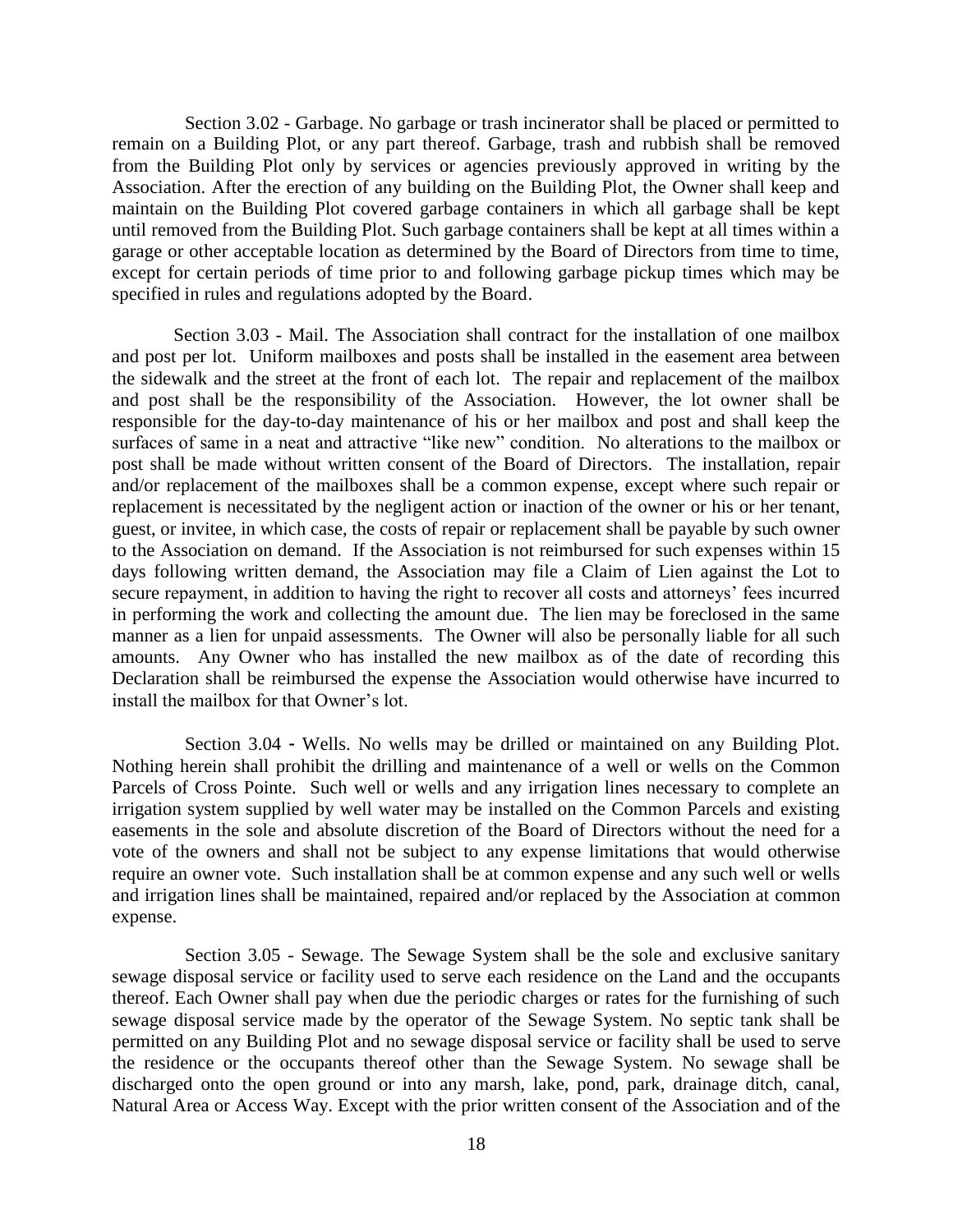operator of the Sewage System, no water discharged from heating or air conditioning systems shall be discharged into the sewage collection lines of the Sewage System.

Section 3.06 - Easements. The Association, in addition to the other rights reserved herein for itself and its grantees, legal representatives, successors and assigns, hereby reserves and is given a perpetual, assignable, alienable and releasable easement, privilege, and right on, over, under and through the ground to erect, maintain, and use electric and telephone poles, wires, cables, conduits, water mains, drainage lines, or drainage ditches, drainage systems, sewers, and other suitable equipment for drainage and sewage disposal purposes or for the installation, maintenance, transmission, and use of electricity, cable television systems, security systems, telephone, gas, lighting, heating, water, drainage, irrigation, sewage and other convenience or utilities on, in, over and under all of the easements shown on or referred to in the Plat (whether such are shown on the Plat to be for drainage, utilities or other purposes) and over the Sidewalks, and on, in, over and under a five -foot strip at the back and front of each Lot shown on the Plat; and on, in, over, and under a five-foot strip along the Interior Side Lines of each Lot as shown on the Plat; and, for purposes of surface drainage purposes only, over and through the Natural Area. The Association shall have the unrestricted and sole right and power of alienating, encumbering, and releasing the privileges, easements and rights referred to in this Section 3.06. The Owners of the Lot or Lots, subject to the privileges, rights and easements referred to in this Section 3.06, shall acquire no right, title or interest in or to any poles, wires, cables, conduits, pipes, mains, valves, lines or other equipment or facilities placed on, in, over or under the property which is subject to said privileges, rights and easements. All such easements, including those designated on the Plat, are and shall remain private easements and the sole and exclusive property of the Association and its grantees, legal representatives, successors and assigns.

### ARTICLE IV - ASSOCIATION

Section 4.01 - The Access Ways, Common Parcels, and Sidewalks. The Association, subject to the rights of the Owners set forth in this Declaration, and subject to the rights and privileges reserved to the Association in this Declaration, shall be responsible for the exclusive maintenance, management and control of the Access Ways, Common Parcels, and Sidewalks (unless such is the responsibility of, or is assumed by the Community Association), and all improvements thereon, and shall keep the same in good, clean, substantial, safe, attractive, and sanitary condition, order, and repair; provided, however, that the Owner of the Lot which abuts the access way is to maintain any driveway within this area as well as any strip of land between the sidewalk and the street, as well as, day-to-day maintenance of the sidewalk as provided in Section 2.32.

Section 4.02 - Services. The Association may obtain and pay for the services of any person or entity to manage its affairs, or any part thereof, to the extent it deems advisable, as well as such other personnel as the Association shall determine to be necessary or desirable for the proper discharge of its duties pertaining to the Land, whether such personnel are furnished or employed directly by the Association or by any person or entity with whom or which it contracts. The Association may obtain and pay for legal and accounting services necessary or desirable in connection with the operation of the Land or the enforcement of this Declaration. The Association may arrange with others to furnish water, trash collection, irrigation and other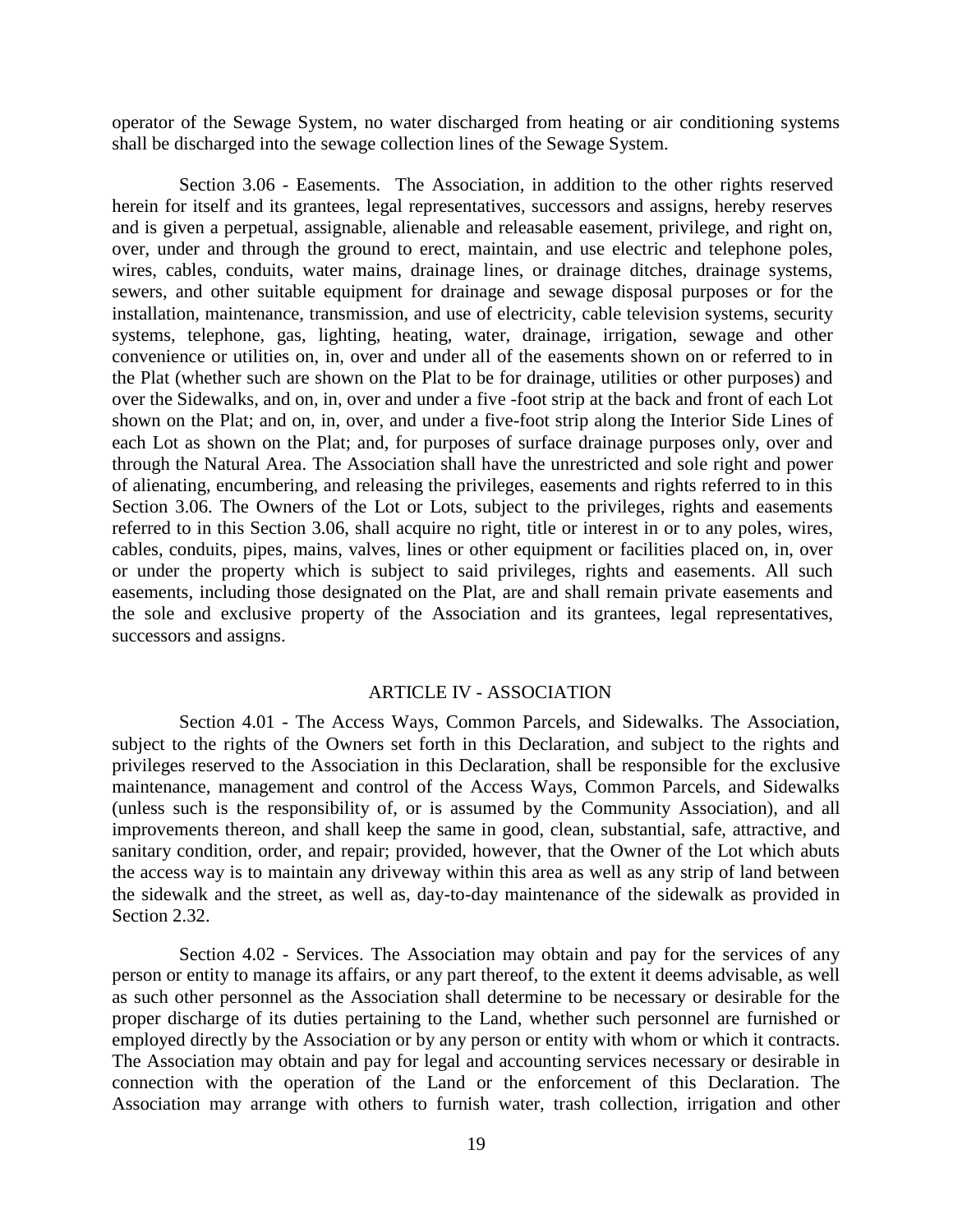common services to each Lot and if so, arranged each. Lot owner shall pay its pro rata share of the cost of such services.

Section 4.03 - Personal Property for Common Use. The Association may acquire and hold tangible and intangible personal property and may dispose of the same by sale or otherwise, subject to such restrictions as may from time to time be provided in this Declaration or the By-Laws.

Section 4.04 - Rules and Regulations. The Association from time to time may adopt, alter, amend, and rescind reasonable rules and regulations governing the use of the Lots, the Access Ways, and Common Parcels, which rules and regulations shall be consistent with the rights and duties established by this Declaration.

Section 4.05 - Implied Rights. The Association may exercise any other right or privilege given to it expressly by this Declaration, the Articles, or By-Laws, and every other right or privilege reasonably to be implied from the existence of any right or privilege granted herein or reasonably necessary to effectuate the exercise of any rights or privileges granted herein.

Section 4.06 - Assessments.

(a) Each Building Plot in Cross Pointe is hereby subjected to an annual maintenance assessment as hereinafter provided. Such annual maintenance assessment shall be assessed for and shall cover the fiscal year. Commencing on the first day of each year, each Building Plot owner in Cross Pointe, shall pay to the Association, at the office of the Association in Pinellas County, Florida, or at such other place as shall be designated by the Association, in advance, or in such installments as determined by the Board, the annual maintenance assessment assessed against such owner's Building Plot, as fixed by the Association. Such annual maintenance assessment shall become delinquent if not received within 15 days from the due date(s) for payment, and shall bear interest at the maximum rate permitted by law (which is currently 18%) per annum from said date until paid. The Board may also impose a reasonable administrative late fee in such amounts as determined from time to time. The annual maintenance assessment may be adjusted from year to year by the Association as the needs of the property subject thereto may require, in the sole judgment of the Association.

(b) Such annual maintenance assessment shall be calculated by the Association as follows: Each Building Plot, improved or unimproved, shall be assessed and the owner thereof shall pay an annual maintenance charge. Such annual maintenance charge shall be assessed against such Building Plots in an equal amount to each owner.

(c) The annual maintenance charge may not be increased each year more than ten percent (10%) above the annual maintenance charge for the immediately preceding year without a vote of the Association, excluding any increases in insurance premiums.

(d) The Board, at its option, may elect to collect the annual maintenance assessment on a monthly or quarterly basis if it deems such to be more practical under the circumstances.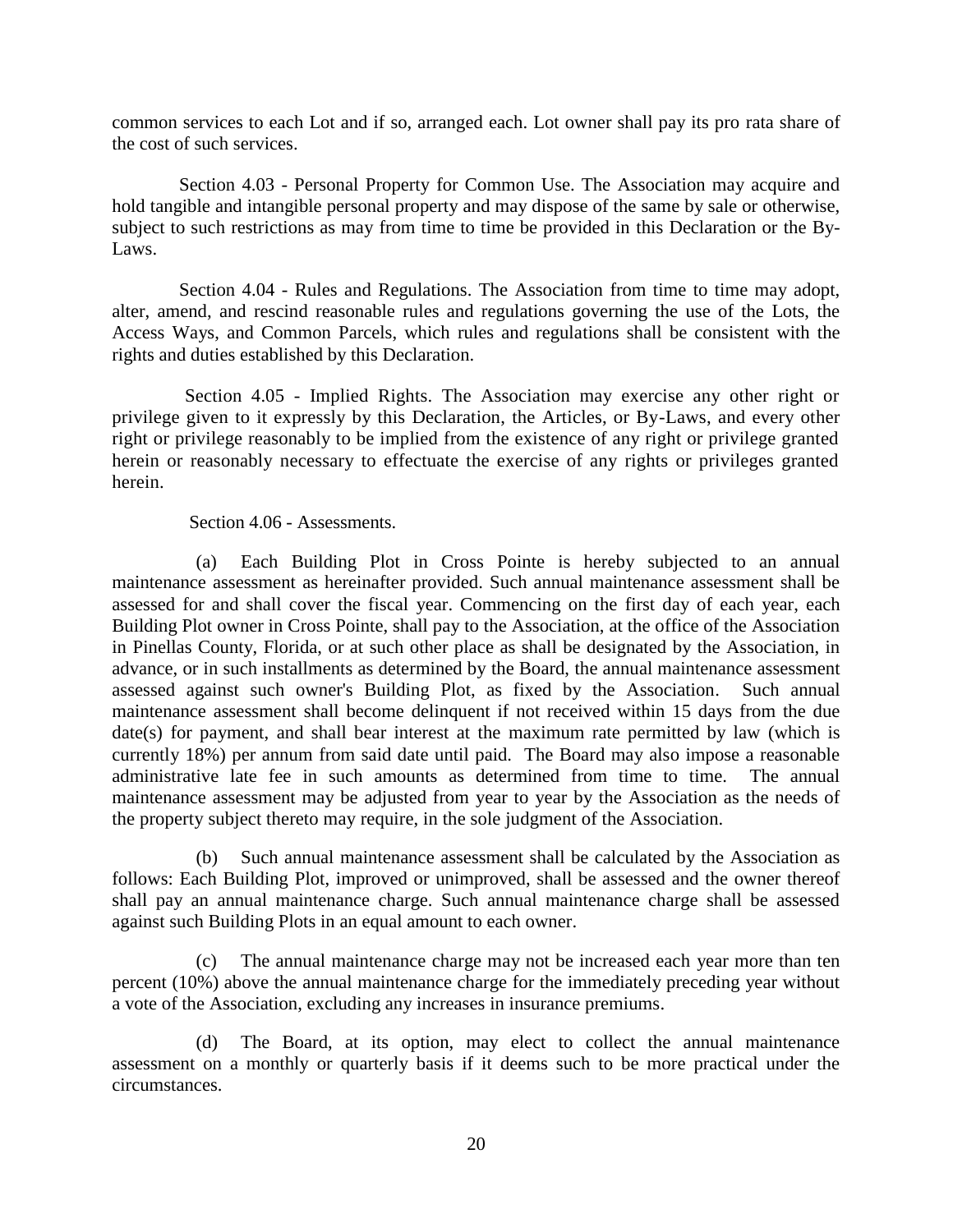(e) Special Assessments. In addition to the annual assessment authorized above, the Association, through its Board of Directors, may levy in any "assessment year", which shall be defined as that period of time from the date of the Association's annual meeting until the next ensuing annual meeting, a special assessment applicable to that year only, for the purpose of defraying in whole or in part the cost of performing its rights or obligations under the governing documents relating to Cross Pointe Subdivision, in the event the annual assessment is, or will be, insufficient to cover such expense in the opinion of the Board, provided:

(1) No such assessment shall exceed the sum of \$250.00 per lot, unless approved by the membership as hereinafter provided.

(2) In the event such assessment will exceed the sum of \$250.00 per lot, the Board shall first obtain consent from the membership. Approval shall require consent from a majority of the voting members who participate in the voting, in person or by proxy, at a meeting of the membership duly noticed for such purpose, at which a quorum of the membership is attained.

(3) Any such assessment shall be fixed at a uniform rate for all lots.

Collection of such assessments shall be the same as elsewhere provided in the Declaration and/or By-Laws, for regular annual assessments, including imposition of late fees, interest and attorney's fees for non-payment, and including lien and foreclosure rights in favor of the Association.

Section 4.07 - Minimum Assessment Requirements.

(a) The Association annually shall fix and assess against the Building Plots, and the Building Plot owners in Cross Pointe, shall pay, as a part of the annual maintenance assessment, such minimum rate or amount as shall be sufficient, in the judgment of the Association, to enable the Association to discharge the following responsibilities:

(1) To make payment of all ad valorem taxes assessed against any of the Access Ways as shown on the Plat (if such are owned by the Association), and to make payment of all ad valorem taxes assessed against any properties, real or personal, or any interest therein, owned by or leased to the Association, and to make payment of any other taxes, including income taxes, payable by the Association;

(2) To pay all annual current expenses required for the reasonable repair and maintenance of the Common Parcels, the major drainage system, the Local Drainage System (in accordance with regulatory requirements), and the Access Ways, including the paved portions thereof; and

(3) To provide a deposit to a reserve fund (hereinafter sometimes referred to as the Street and Sidewalk Reserve Fund) which, with future annual deposits thereto, will be sufficient in the judgment of the Association to cover the cost of anticipated future periodic major construction and reconstruction, including complete resurfacing, of the paved portions of the Access Ways. The funds deposited to the Street and Sidewalk Reserve Fund of Cross Pointe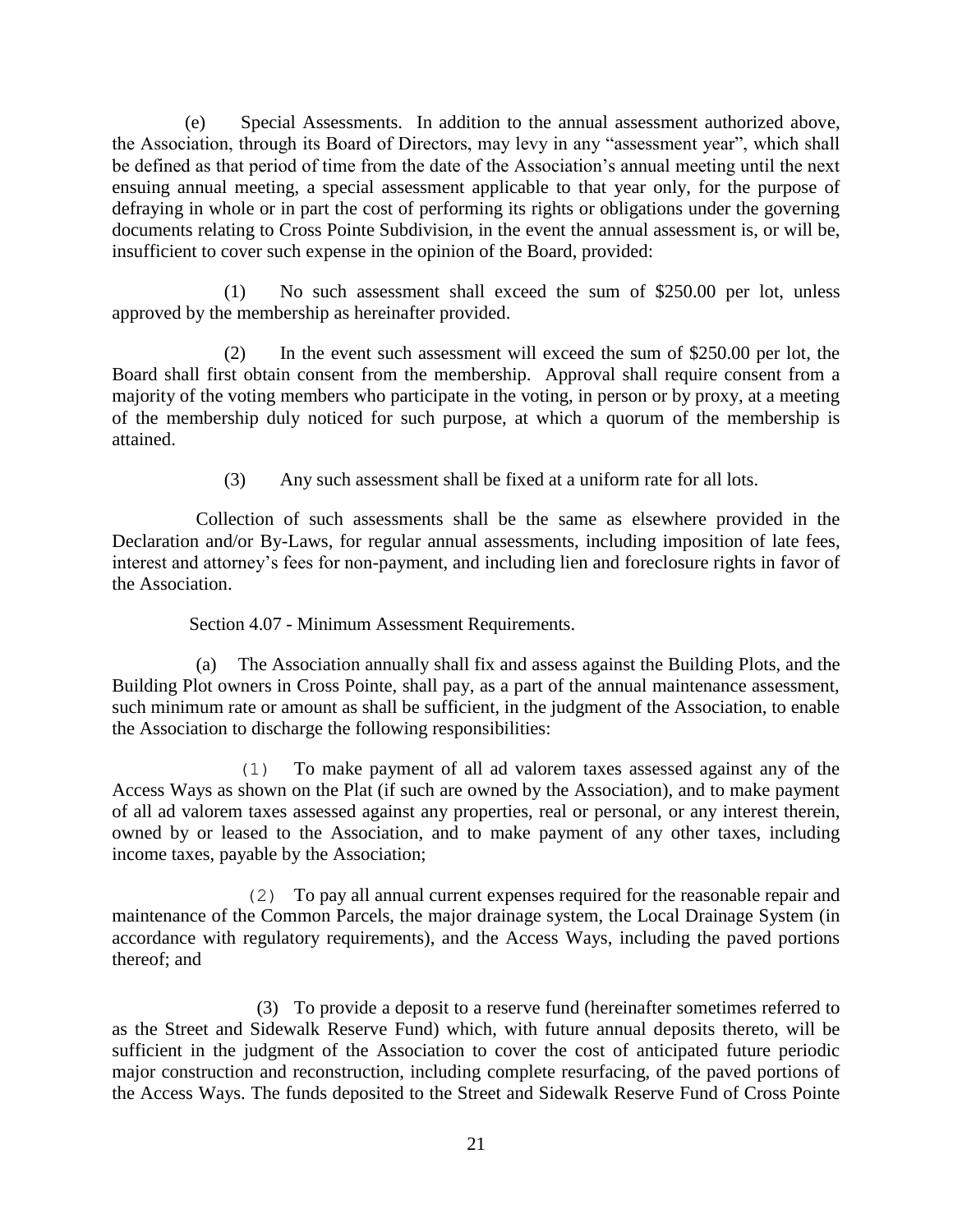shall not be able to be used for any purpose other than the periodic major construction and reconstruction, including complete resurfacing, of the paved portions of the Access Ways, and repair and maintenance of the Access Ways incidental to such major construction and reconstruction, unless such alternative use is approved by the vote of a majority of the membership of the Association who participate in the voting at a duly called membership meeting, in person or by proxy.

Section 4.08 - Permissible Expenditures. The maintenance funds provided by the annual maintenance assessments, to the extent not required for the purposes as set forth in Section 4.07(a), supra, may be used for the following, but only for the following purposes:

(a) Payment of operating expenses of the Association;

(b) Lighting, improvements, and beautification of Access Ways and easement areas, and the acquisition, maintenance, repair, and replacement of directional markers and signs and traffic control devices, together with the costs of controlling and regulating traffic on the Access Ways;

(c) Maintenance, improvement and operation of other drainage easements and systems, if any;

(d) Maintenance, improvement and beautification of parks, lakes, ponds and buffer strips;

(e) Garbage collection and trash and rubbish removal, but only when and to the extent specifically authorized by the Association;

Providing fire protection, but only when and to the extent specifically authorized by the Association and in no way obligating the Association to provide same;

(g) Providing police protection, night watchmen, guard and gate services, but only when and to the extent specifically authorized by the Association. Currently, these services are provided by the Community Association and this provision in no way obligates the Association to provide same;

(h) Providing insect and pest control to the extent that it is necessary to supplement the services provided by the state and local governments and agencies, but only when and to the extent specifically authorized by the Association;

(i) Paying assessments due from Owners to the Community Association;

(j) Doing any other thing necessary or desirable, in the judgment of the Association, to keep the Land neat and attractive or to preserve or enhance the value of the properties therein; to enforce the rules and restrictions on the use of the property in the community; or to eliminate fire, health or safety hazards, or which, in the judgment of the Association, may be of general benefit to the owners or occupants of the Land;

(k) Repayment of funds and interest thereon, borrowed by the Association and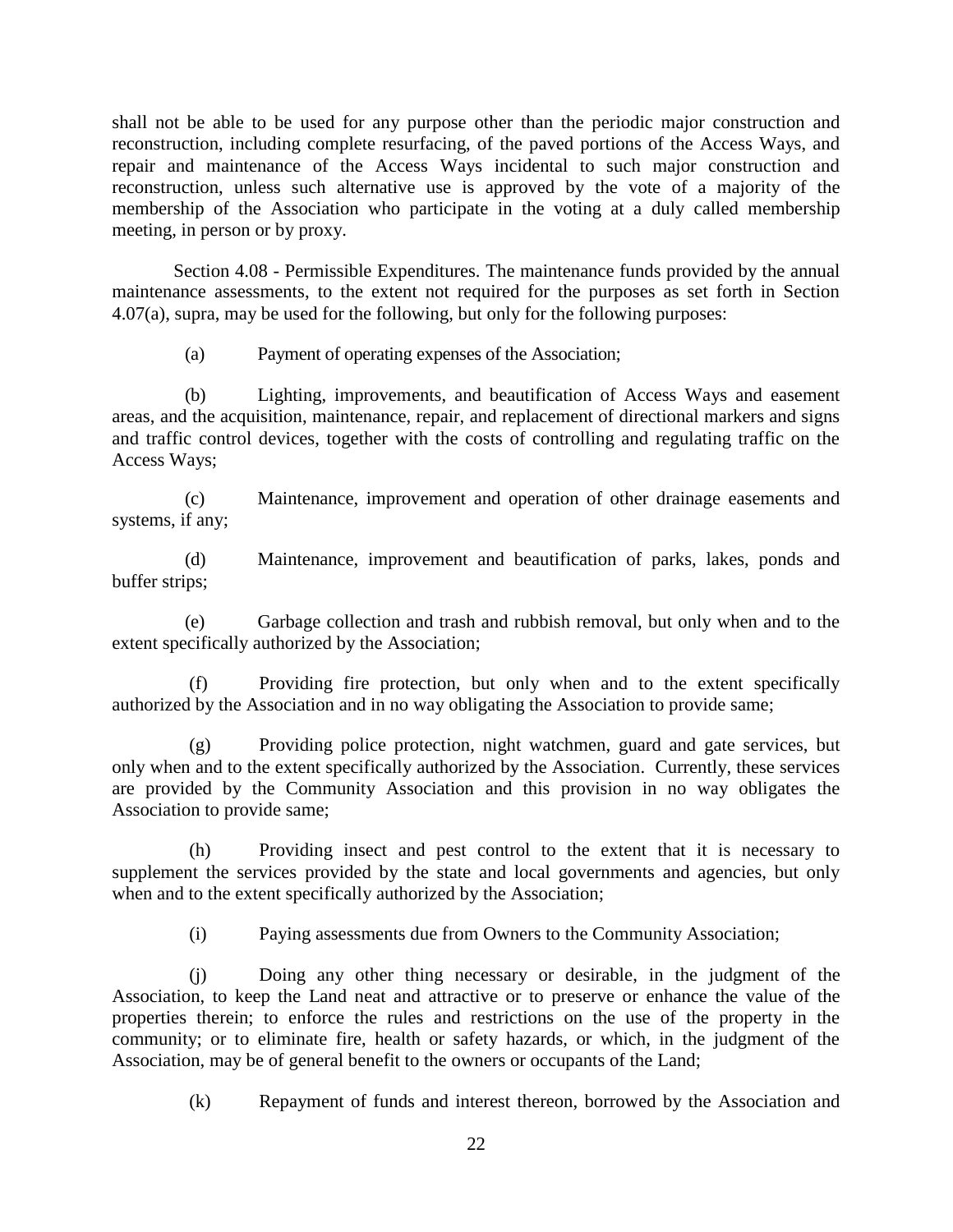used for any of the purposes referred to herein.

(l) To carry out all of the other powers and duties of the Association, and those matters determined by the Board of Directors to be in the best interests of the Association and its members.

## Section 4.09 - Collection of Assessments.

(a) Except as otherwise provided herein, it shall not be necessary for the Association to allocate or apportion the maintenance funds or expenditures therefrom among the various purposes specified herein, and the judgment of the Board of Directors (except where a membership vote is specifically provided for in this Declaration or the By-Laws, the Board will exercise the powers of the Association), of the Association in the expenditure of the maintenance funds shall be final. The Association, in its sole discretion, may hold the maintenance funds as invested or uninvested funds, and may reserve such portions of the maintenance funds as the Association determines advisable for expenditure in years following the year for which the annual maintenance assessment was assessed.

(b) Each annual maintenance assessment and interest thereon shall constitute a debt from the owner or owners of the property against or with respect to which the same shall be assessed, payable to the Association on demand, and shall be secured by a lien upon such property and all improvements thereon. Said lien shall be a continuing lien which relates back to the date of the Declaration, and is to be superior to all subsequent liens other than first mortgages, and upon the filing of a Claim of Lien, such lien shall be enforceable by the Association in a court of competent jurisdiction. In the event the Association shall be required to institute proceedings to collect or enforce such assessment or the lien therefor, the Association shall be entitled to recover from the owner or owners of such property all costs, including reasonable attorneys' fees and appellate attorneys' fees, incurred in and about such proceedings and all such costs shall be secured by such lien in addition to interest and late fees. Once an owner becomes delinquent in payment of assessments, any payment received shall first be applied to interest, late fees, attorneys' fees, and costs incurred, before such payment is applied to the principal balance due.

(c) The foreclosure of any such first mortgage and the conveyance of title pursuant to foreclosure proceedings or by voluntary deed in lieu of foreclosure, or by deed unconnected with foreclosure, shall not affect or impair the existence, validity, or priority of the assessments coming due following the foreclosure. Upon request, the Association shall furnish any Owner or mortgagee a certificate showing the unpaid maintenance assessments, if any, and all other charges due, against any property and the year or years for which any such unpaid maintenance assessments were assessed and fixed.

(d) The foregoing provisions shall also apply to the collection of any other type of assessments by the Association.

Section 4.10 - Exempt Property. The following property, subject to this Declaration,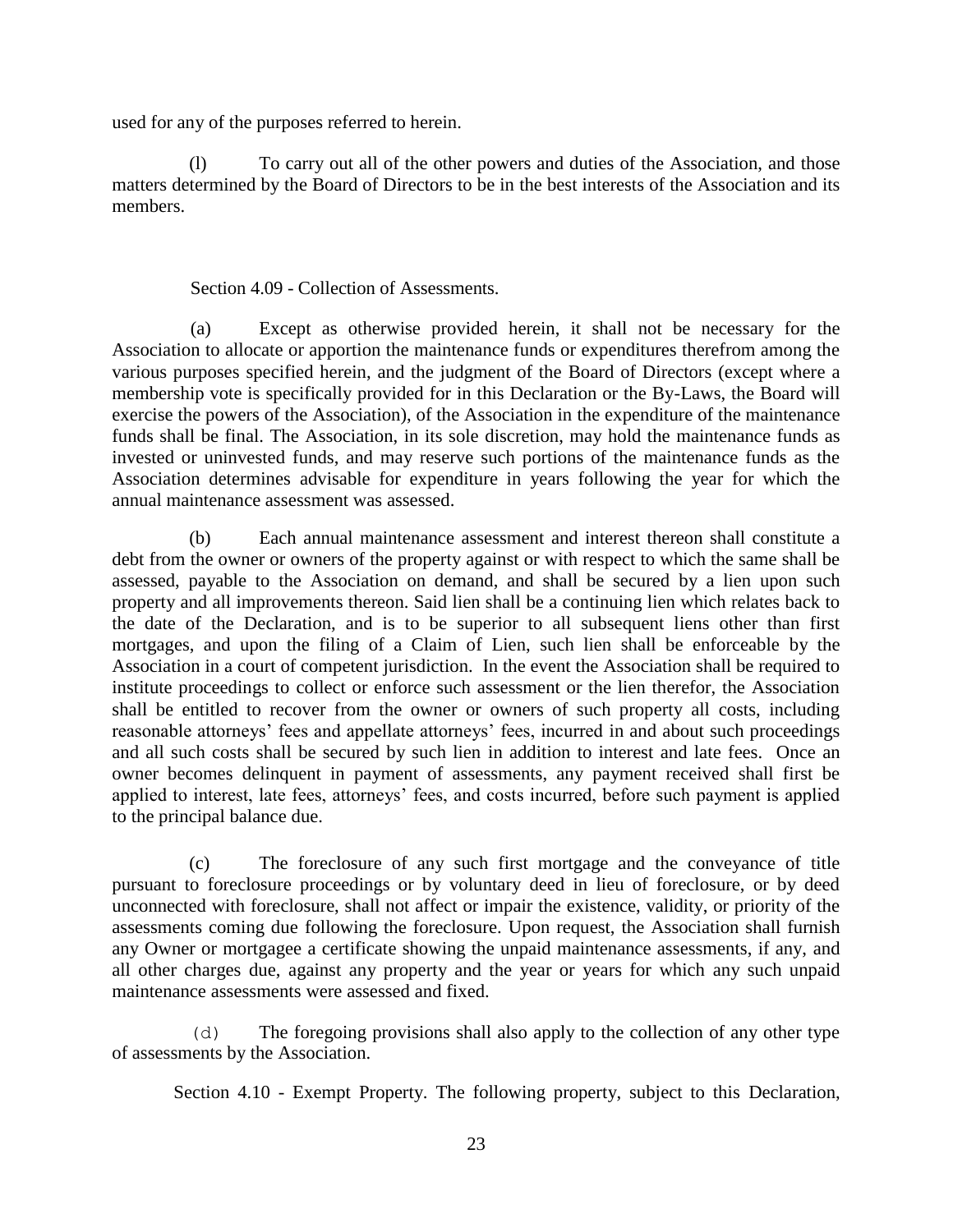shall be exempted from the annual maintenance assessment and annual maintenance assessment liens created herein:

- (a) Access Ways.
- (b) Common Parcels.

Section 4.11 - Homesteads. By acceptance of a deed thereto, the Owner of each Lot shall be deemed to acknowledge conclusively that the obligations evidenced by the assessments provided for in the Declaration are superior to any homestead claim or exemption on such Owner's Lot.

Section 4.12 - Subordination of the Lien to Mortgages. The lien of the assessments provided for herein shall be subordinate only to the lien of any first mortgage and only to the extent provided by Florida Statute Section 720.3085 as same may be amended from time to time. Sale or transfer of any Lot shall not affect the assessment lien. However, the sale or transfer of any Lot pursuant to foreclosure of any such first mortgage, or any proceeding in lieu thereof, shall extinguish the lien of such assessments as to payments which became due prior to such sale or transfer, but only to the extent provided under the safe-harbor provisions for first mortgage holders pursuant to Florida Statute Section 720.3085 as same may be amended from time to time. No sale or transfer shall relieve such Lot from liability for assessments thereafter becoming due or from the lien thereof. The Association shall, upon written request, report to any mortgagee of a Lot any unpaid assessments remaining unpaid for a period longer than thirty (30) days after the same shall have become due and shall give such mortgagee a period of thirty (30) days within which to cure such delinquency before instituting foreclosure proceedings against the Lot; provided, however, that such mortgagee first shall have furnished to the Association written notice of the existence of the mortgage, which notice shall designate the Lot encumbered by a proper legal description and shall state the address to which notices pursuant to this section shall be given to the mortgagee. Any mortgagee holding a lien on a Lot may pay, but shall not be required to pay, any amounts secured by the lien created herein; and, upon such payment, such mortgagee shall be subrogated to all rights of the Association with respect to such lien, including priority.

#### ARTICLE V - REMEDIES

Section 5.01 - Violations. Whenever there shall have been built, or there shall exist on any Building Plot, any structure, building, thing, or condition which is in violation of the Covenants, The Association shall have the right, but not the obligation, to enter upon the property where such violation exists and summarily to abate and remove the same, if the Owner fails to do so after a final demand is provided for herein, all at the expense of the owner of such property, which expense shall be payable by such owner to the Association on demand; and any amounts due shall be collectible in the same manner as unpaid assessments, and such entry and abatement or removal shall not be deemed a trespass or make the Association liable in any fashion to any person, firm, corporation or other entity for any damages on account thereof. Prior to the Association entering any owner's property for the purpose of curing any violation, notice shall be given to the owner in writing by certified and regular mail at least fourteen (14) days prior to the date determined by the Board of Directors for removal or cure of such violation,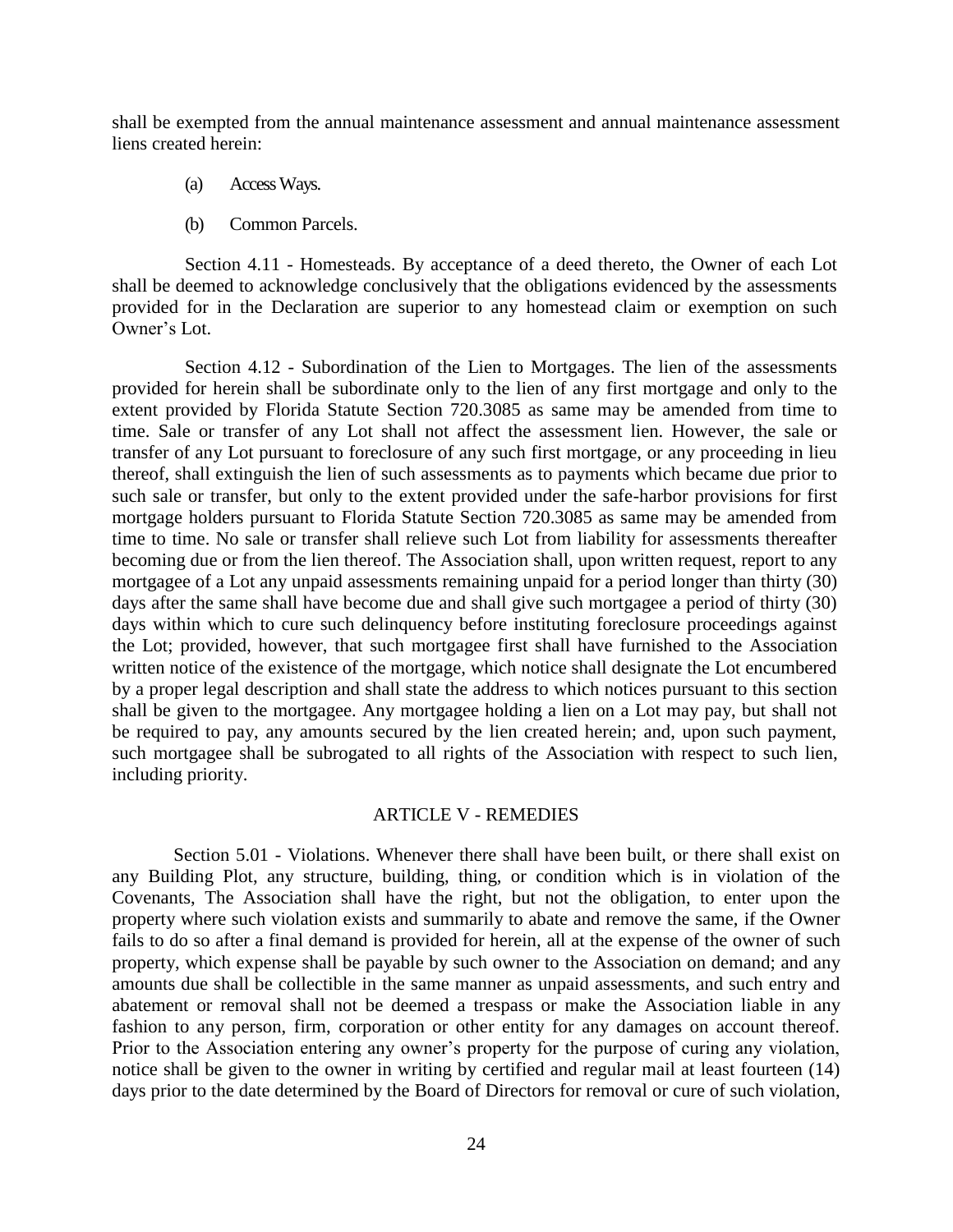except in the event of an emergency.

### ARTICLE VI - PROPERTY RIGHTS

Section 6.01 - Owners' Easements of Enjoyment. Every Owner shall have a nonexclusive right and easement of enjoyment in and to the Access Ways, which shall be appurtenant to and shall pass with the title to every Lot, subject to the rights reserved to the Association.

Section 6.02 - Ownership Rights Limited to Those Enumerated. No transfer of title to any Lot shall pass to the Owner thereof any rights in and to the Access Ways, except as are expressly enumerated in this Declaration; and no provision in any deed or other instrument of conveyance of any interest in any Lot shall be construed as passing any right, title and interest in and to the Access Ways, except as are expressly provided in this Declaration. Any conveyance of the Access Ways by Developer to the Association shall vest in the Association, exclusively, any riparian rights in and to any stream, pond, lake, or other body of water which might adjoin the Access Ways, notwithstanding the fact that any Lot is shown or described as abutting the same. It is Developer's express intent that the fact that any Lot is shown or described as bounded by any artificial or natural monument on the Access Ways shall not pass to the owner of such Lot any rights therein, except as are expressly granted by this Declaration, but that such monument shall be a part of the Access Ways, and all rights therein shall inure to the benefit of the Association.

#### ARTICLE VII - COMMUNITY ASSOCIATION

Section 7.01 - Each Owner will be a Regular Member of the Community Association. The Community Association will be charged with the duty of maintaining all community type facilities (such as gates, security services, parkways, street lights, main thoroughfares, through streets, project signs not directly relating to marketing, walls, entrance facilities, guard houses, lakes, etc.) which are utilized by or which benefit all residents of the East Lake Woodlands communities, including Cross Pointe (the "Community"). The Community Association will assess each associate member (i.e., each association which is obligated to share in these expenses) its pro rata share of the cost of maintaining the Community Facilities on an annual basis and such other expenses determined to be required for the proper operation of the Community Association. Each Lot Owner will take title subject to the Master Declaration of Covenants and Restrictions For Cross Pointe recorded among the current public records of Pinellas County, Florida, and other governing documents of the Community Association.

#### ARTICLE VIII - MISCELLANEOUS

Section 8.01 - Approvals. Wherever in the Covenants the consent or approval of the Association is required to be obtained, no action requiring such consent or approval shall be commenced or undertaken until after a request in writing seeking the same has been submitted to and approved in writing by the Association. In the event the Association fails to act on any such written request within sixty (60) days after the same has been submitted to the Association as required above, the consent or approval of the Association to the particular action sought in such written request shall be presumed. However, no action shall be taken by or on behalf of the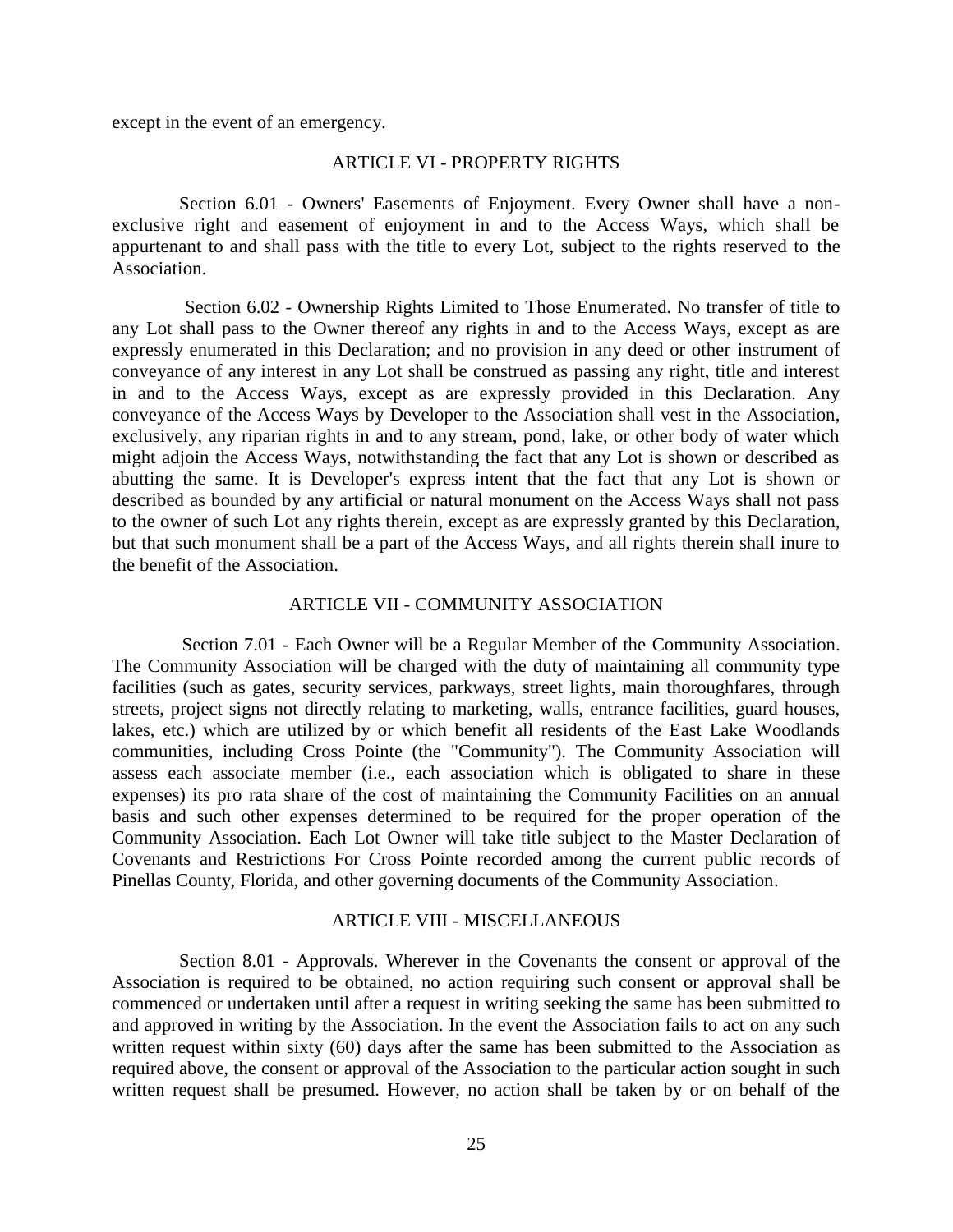person or persons submitting such written request which violates any of the Covenants.

Section 8.02 - Additional Covenants. No Owner, without the prior written consent of the Association, may impose any additional covenants or restrictions on any part of the Land which conflict in any way with these restrictions or infringe upon the rights of the Association.

Section 8.03 - Termination. The Covenants, as amended and added to from time to time as provided for herein, shall, subject to the provisions hereof and unless released as herein provided, be deemed to be covenants running with the title to the Land and shall remain in full force and effect until January 1, 2030, and thereafter, the Covenants shall be automatically extended for successive periods of twenty-five (25) years each, unless within six (6) months prior to January 1, 2030, or within six (6) months preceding the end of any such successive 25-year period, as the case may be, a written agreement executed by two-thirds (2/3) of the owners of the Lots shown on the Plat shall be placed on record in the office of the Clerk of the Circuit Court Pinellas County, Florida, in which written agreement any of the Covenants provided for herein may be changed, modified, waived, or extinguished in whole or in part as to all or any part of the property then subject thereto, in the manner and to the extent provided in such written agreement.

Section 8.04 - Enforcement. If any person, firm, corporation, or other entity shall violate or attempt to violate any of the Covenants, it shall be lawful for the Association or any person or persons owning any Lot (provided, however, that only the Association may impose fines):

(a) To institute and maintain civil proceedings for the recovery of damages against those so violating or attempting to violate any such covenants or restrictions; or

(b) To institute and maintain a civil proceeding in any court of competent jurisdiction against those so violating or attempting to violate any of the Covenants for the purpose of preventing or enjoining all or any such violations or attempted violations. The remedies contained in this Section 8.06 shall be construed as cumulative of all other remedies now or hereafter provided by law. The failure of the Association or any Owner to enforce any covenant or any other obligation, right, power, privilege, authority or reservation herein contained, however long continued, shall in no event be deemed a waiver of the right to enforce the same thereafter as to the same breach or violation, or as to any other breach or violation thereof occurring prior to or subsequent thereto.

(c) To impose fines against owners and/or tenants, up to the maximum amount allowed by Florida law as amended from time to time, for violations of the restrictions or Rules and Regulations contained in the governing documents of the Association. Before any fine becomes final the person(s) proposed to be fined will be entitled to notice and an opportunity for a hearing, in accordance with any requirements of Florida law, and such additional policies and procedures as may be adopted by the Association. The Association shall also be entitled to recover all costs and attorneys' fees incurred in connection with the adoption and enforcement of the fine.

Section 8.05 - Severability. The invalidation of any provision or provisions of the Covenants by Judgment or court order shall not affect or modify any of the other provisions of the Covenants which shall remain in full force and effect.